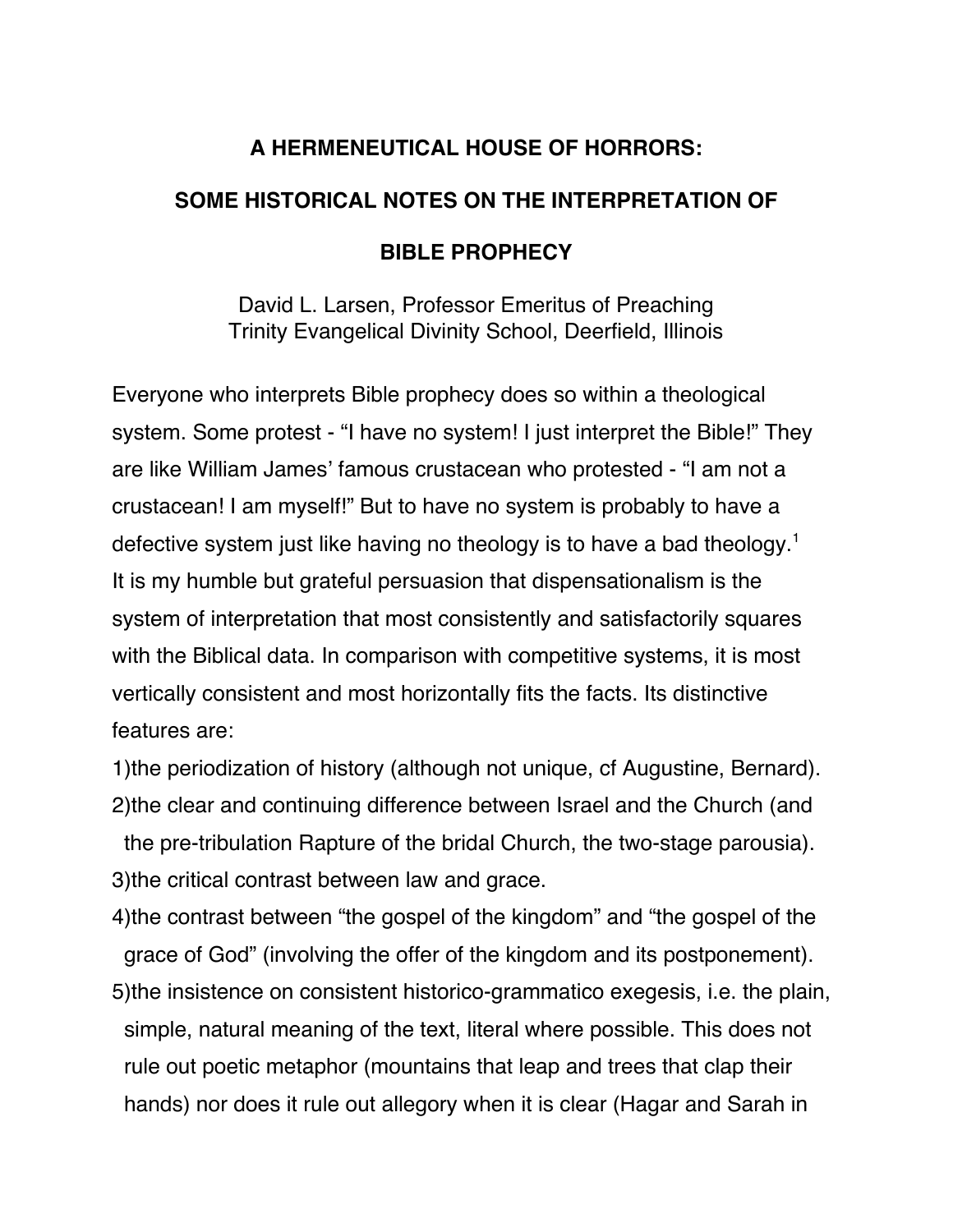Galatians 4) or extended metaphor (in the vine and the branches in John 15). Nor does it rule out figurative language (like sheep and goats in the judgment of Matthew 25) or Jerusalem (called figuratively Sodom and Egypt in Revelation 11) or locusts and frogs representing demons. But we would insist that behind any metaphor, allegory or figurative language there is a literal reality. Any writer expects us to read his work this way.

The imperative of a careful consistent hermeneutic cannot be overstated. Of what benefit is our stalwart defense of Biblical inerrancy if we play fast and loose with what the text means? We can lose it all right here! We must not harass the text or indulge in special pleading with the text. I remember seeing a sign outside of a woodworking shop - "All kinds of twisting and turning done here." We need a deep respect for the text and a profound commitment to exegetical integrity. We must keep asking ourselves: "Is this what the text really says?" Thank God for the promise of a continuing work of the Holy Spirit in illuminating the meaning of the inspired page. We must not add to it or subtract from it (Deuteronomy 4:12, Revelation 22:18-19). To ignore eschatology as so many do these days is to subtract from Scripture. The late Paul Feinberg and I often team-taught "Preaching from Bible Prophecy," and there were those whose big idea from any text was always "God is sovereign" or they were pan-millennialists, "Everything is going to pan out." But Scripture says more than that, as Bishop N.T. Wright and Graeme Goldsworthy need to be reminded in their "realized eschatology."

But equally dangerous is adding to the Scripture - this is probably where

1

2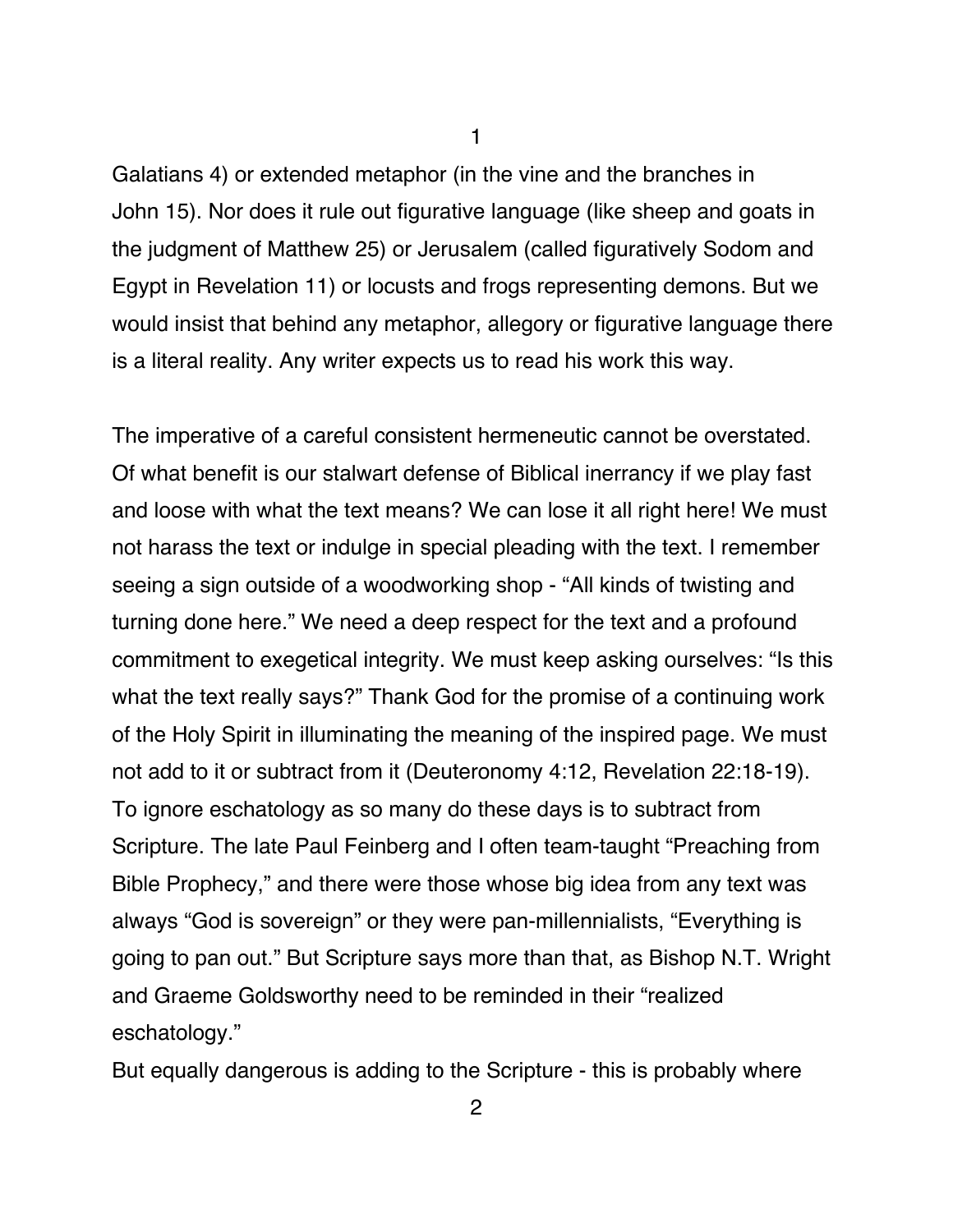we tend to err - to see more in a text than is in fact there. OUR POSITION IS STRONG AND THERE IS NO NEED FOR OUR SEEKING TO BUTTRESS OUR POSITION WITH PHANTASMS AND ILLUSORY EVIDENCE. We undercut our integrity when we overstate or pile on applications which the text does not support. I want to share some historical notes on some areas in which we seem to be vulnerable.

#### **I.SOME CLASSICAL HERMENEUTICAL BLACK HOLES**

1)the theory that a day in prophetic calculation equals a year, as in Daniel 8 where instead of 2300 days (leading up to the impieties of Antiochus Epiphanes in the inter-testamental period) some would project 2300 years, leading the Seventh Day Adventists to their nefarious Sanctuary Doctrine in which the Lord Jesus entered the inner sanctuary in 1844 and other Millerite errors. The theory was first introduced as best as I can discern by Tyconius the Donatist heretic who seduced Augustine into amillennialism.<sup>2</sup> But others have succumbed to this error as well. 2)the 6000 year theory has sporadically surfaced in the history of interpretation but is manifestly a figment for date-setters and is false because it challenges the imminence of the Lord's return for his church. The doctrine of imminence as taught by Christ and all of the Apostles provides the foundation for our conviction of a two-stage parousia. Where is this theory in any Biblical text? cf Daniel's 70x7, 9:24-27. 3)the gospel in the stars is a gloss on the prediction of celestial signs (Luke 21:25) and has lured such worthies as J.A. Seiss, E.W. Bullinger and D. James Kennedy in our time. Extra-Biblical resort to the heavenly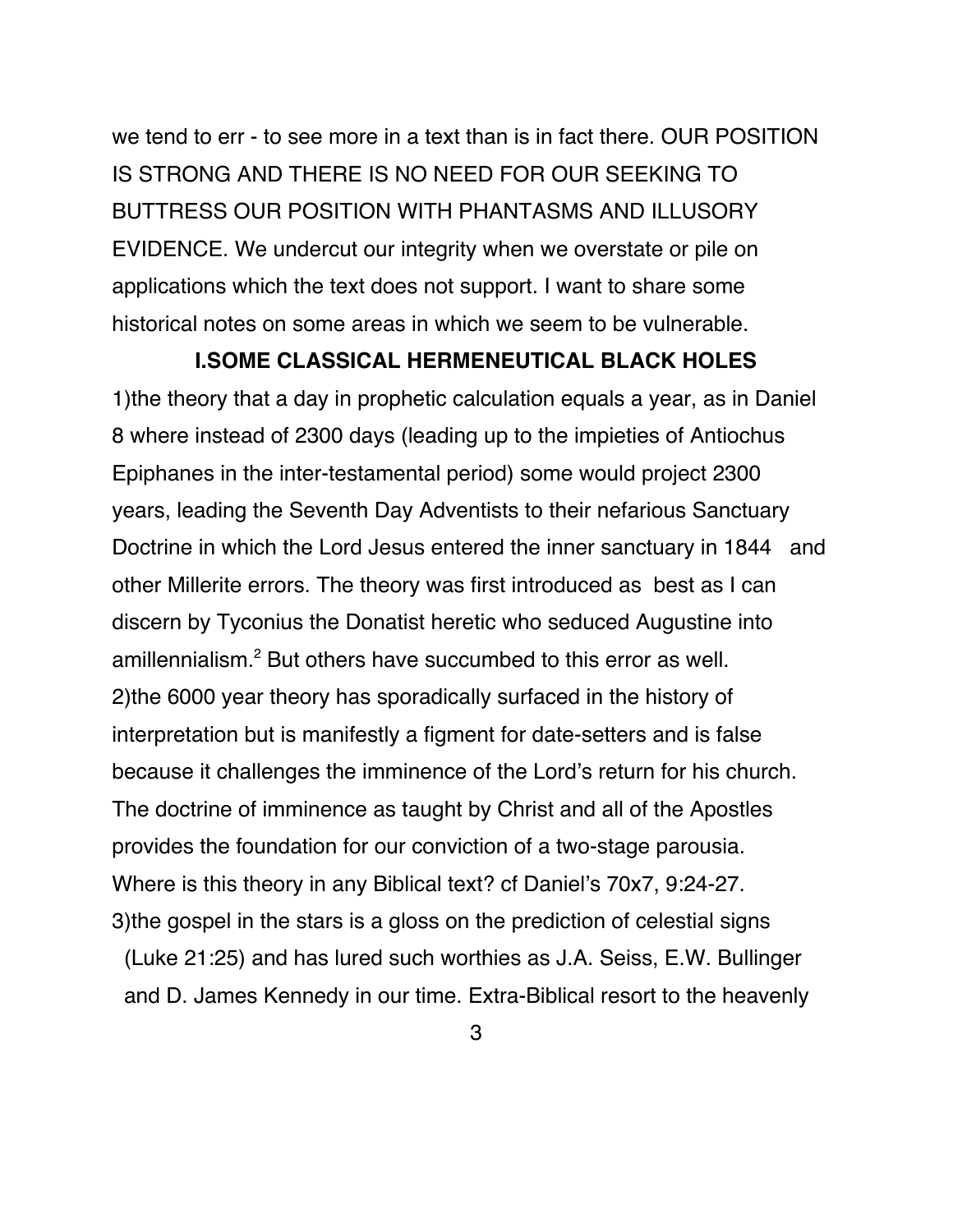constellations as a source of revelation is futile and dangerous. Let's stick to the Bible! The prophetic significance of the "Jupiter effect" some years back and interest in flying saucers have been calamitous cul-de-sacs for serious students of prophecy. Shall we ever be "learning and never coming to knowledge"? Shall we abandon the sufficiency of Scripture? 4)pyramidology has frequently become a snare for the British Israelites but so insightful a prophetic scholar and chartmaker as Clarence Larkin got snagged here. Let's not map tunnels in the pyraminds - study Scripture! 5)the danger of the Bible codes as devised by some young Orthodox Jews purportedly predicting the assassination of Yitzak Rabin and the upcoming nuclear destruction of the U.S. has inveigled many including Michael Drosnin, an unbeliever, who made a pile of money on his books popularizing this approach. The equi-distant spacing technique used is especially fruitful with the Hebrew consonantal text (observe that nothing of the NT is treated and hence no testimony to or for Christ) but even the works of Dickens and Hawthorne can be turned into something with it.<sup>3</sup> 6)the United States in prophecy has been a quagmire engulfing some who for jingoistic or patriotic reasons argue a prior that God must include the US in prophecy, be it the eagle of Ezekiel 17 (except there are 2 eagles) or the burning mountain of Revelation 8, etc. I don't see the United States in prophecy other than as a part of "the whole world" which goes after beast (Revelation 13:3-4). We must tread very carefully here.<sup>4</sup>

7)the extraordinary creativity of some (or lunacy as some would insist) is seen among those who argue that space-men are responsible for many

4

Biblical mysteries - that the breast-plate of the High Priest was an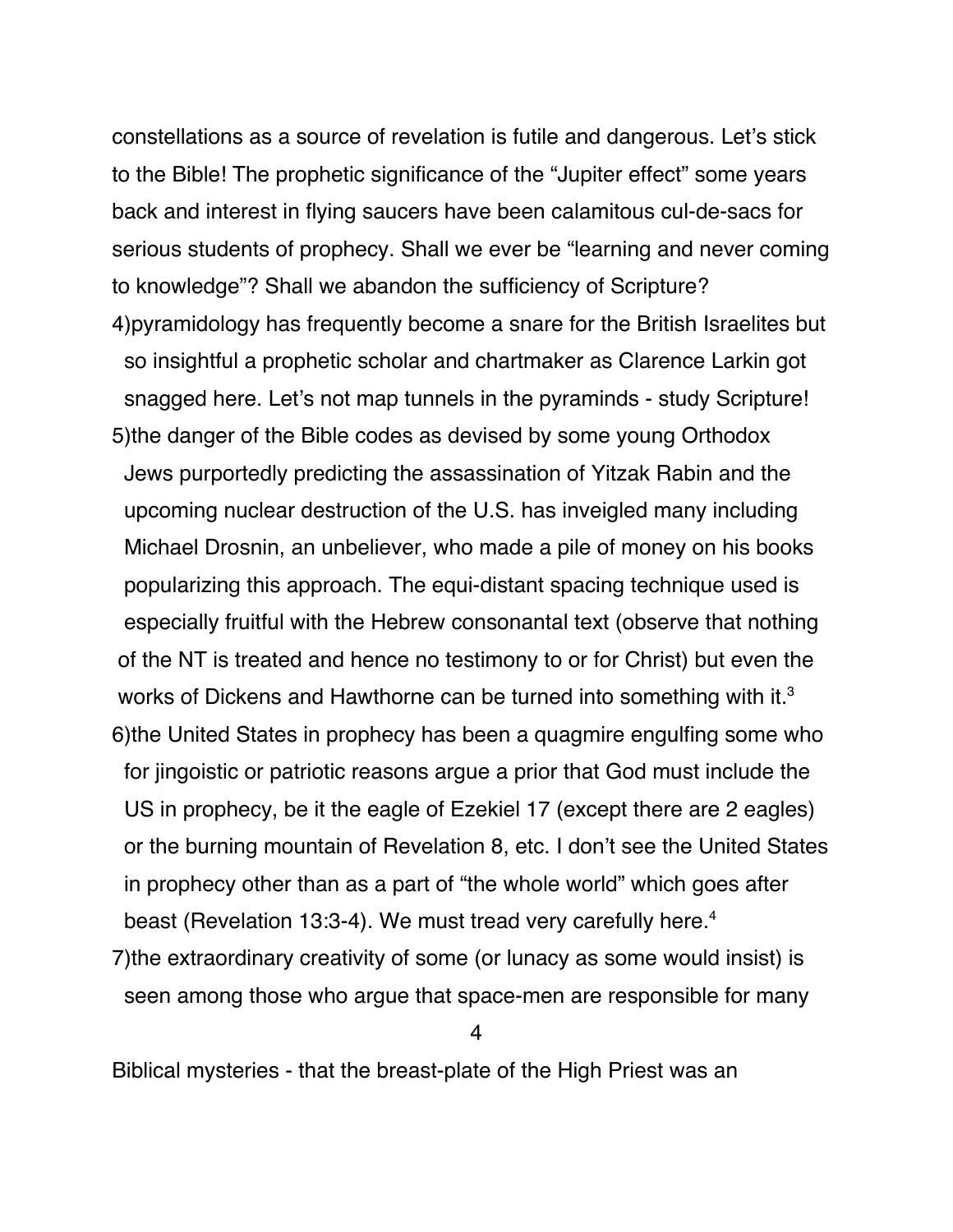electronic device and that the Great Pyramid was a radio transmitter used by the ancients. Some have authenticated their prognostications by actual guided tours of the heavenly domain. We are in an area now which has brought all prophetic studies into ridicule and disfavor. Thank God we seem to have passed by some heinous horrors - I remember that early in World War II some prophecy buffs were trumpeting Isaiah 3:28, "round tires like the moon" as presaging tire rationing, or the "Beast of Belgium," or the increase of vulture population in Israel, or Indiana granite being quarried for the new temple. The notion that Deuteronomy 33:24 ("Let him bathe his feet in oil") predicts discovery of an oil field in Asher in Israel was worked hard by some but ended where it ought to be - in the dust-bin. How careful and cautious we need to be in handling this rich material.

#### **II.IN SOME AREAS THERE IS ROOM FOR LEGITIMATE DIFFERENCE**

In view of the fact that hermeneutics is not an exact science like mathematics or formal logic, it is little wonder that we do not see all issues identically. No one is an infallible interpreter. The Apostle spoke to the issue: "Now I know in part; then I shall know fully" (1 Corinthians 13:12b). Where Scripture does not explicate a matter, it is appropriate in narrative or didactic material to explore hypotheses - as when Paul says "You see what large letters I use as I write to you with my own hand" (Galatians 6:11). We are not presumptuous to ask "why?" or "how?" in handling the Scriptural text as long as our projections are reasonable and plausible understandings and not accorded status on the level of the plain dicta

5

of Holy Scripture. This is not an area for pontification but for the Berean spirit of "examining the Scriptures every day to see if what Paul said was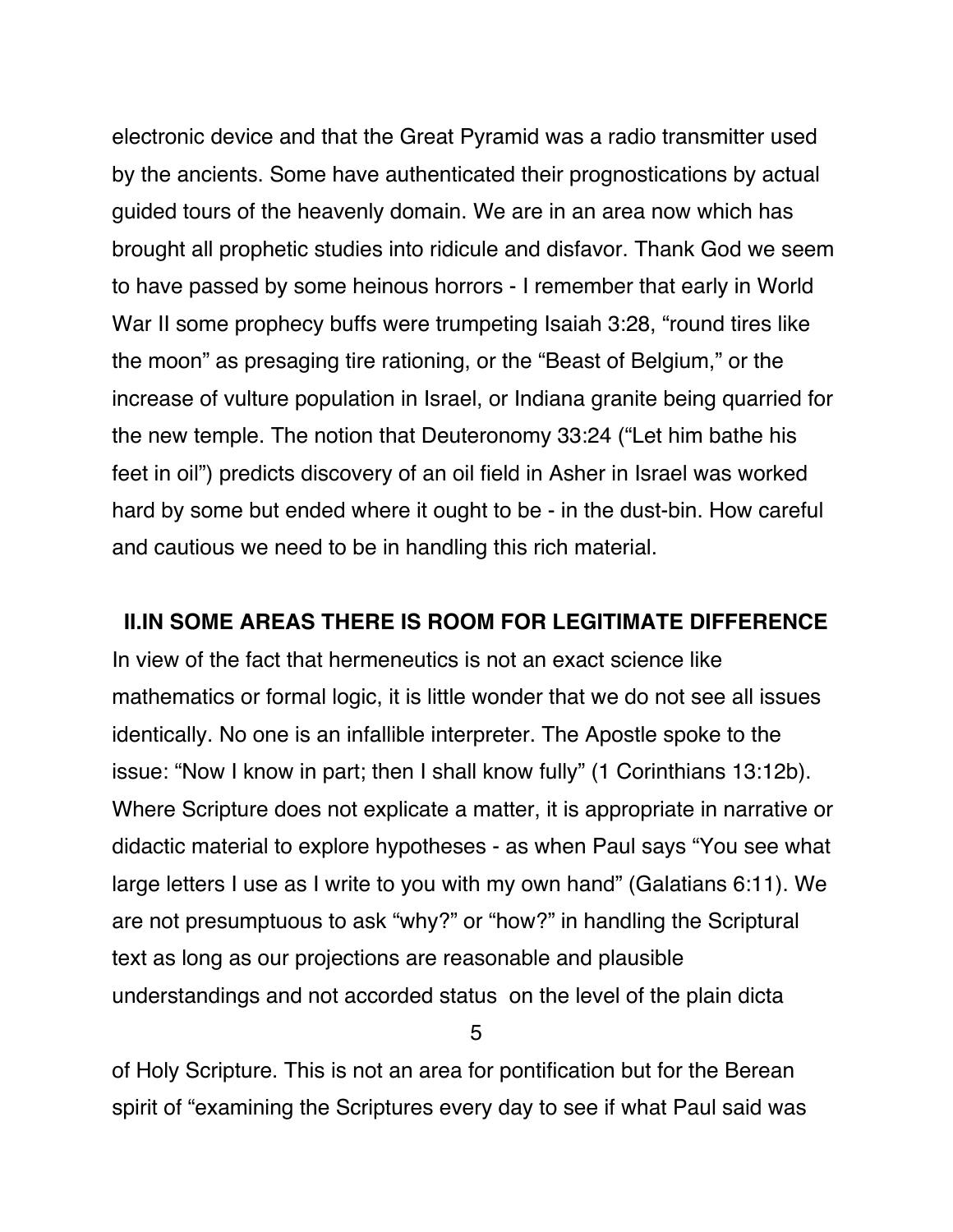true" (Acts 17:11). We can be relaxed with each other here and learn from each other here. We need to make our case for our convictions but recognize these are not the radicals or essentials of the faith, but nonetheless important in their possible implication. Let us fight irenically. Some sample areas of difference among evangelicals are:

1)William R. Newell and most of us would see the first beast out of the sea as the Anti-Christ and the second beast out of the earth as the False Prophet (Jewish? John 5:43). Our beloved H.A. Ironside sees the second beast as the Anti-Christ. I believe he is mistaken and few follow him. 2)Classical dispensationalists have understood the third and fourth parables of the kingdom in Matthew 13 (the mustard-seed and the leaven) as essentially negative and the fifth and sixth parables (of the treasure in the field and the leaven) to represent Israel and the Church. We see evidence of some revisionism in interpretation these days, more in Mark Bailey of Dallas and less in Dwight Pentecost.<sup>5</sup> I am inclined to stay with the more traditional Scofieldian understanding but I relish the debate! 3)Is the Church in the Olivet Discourse? Are both Israel and the Church here? After all, the Lord has introduced the Church in three passages (and possibly in the parable of the pearl of the great price). Must we press the obvious Jewish cast of Matthew 24:4-25 to embrace the latter half of the chapter and the next chapter? Was there anything in the Olivet Discourse directly for the church age as it was written well into that time frame? I don't think this is nailed down air-tight. There are discussable issues here.

6

4)The meaning of ta genea in Matthew 24:34, generation or "this people" (Alford)? Several different approaches - how dogmatic shall we be?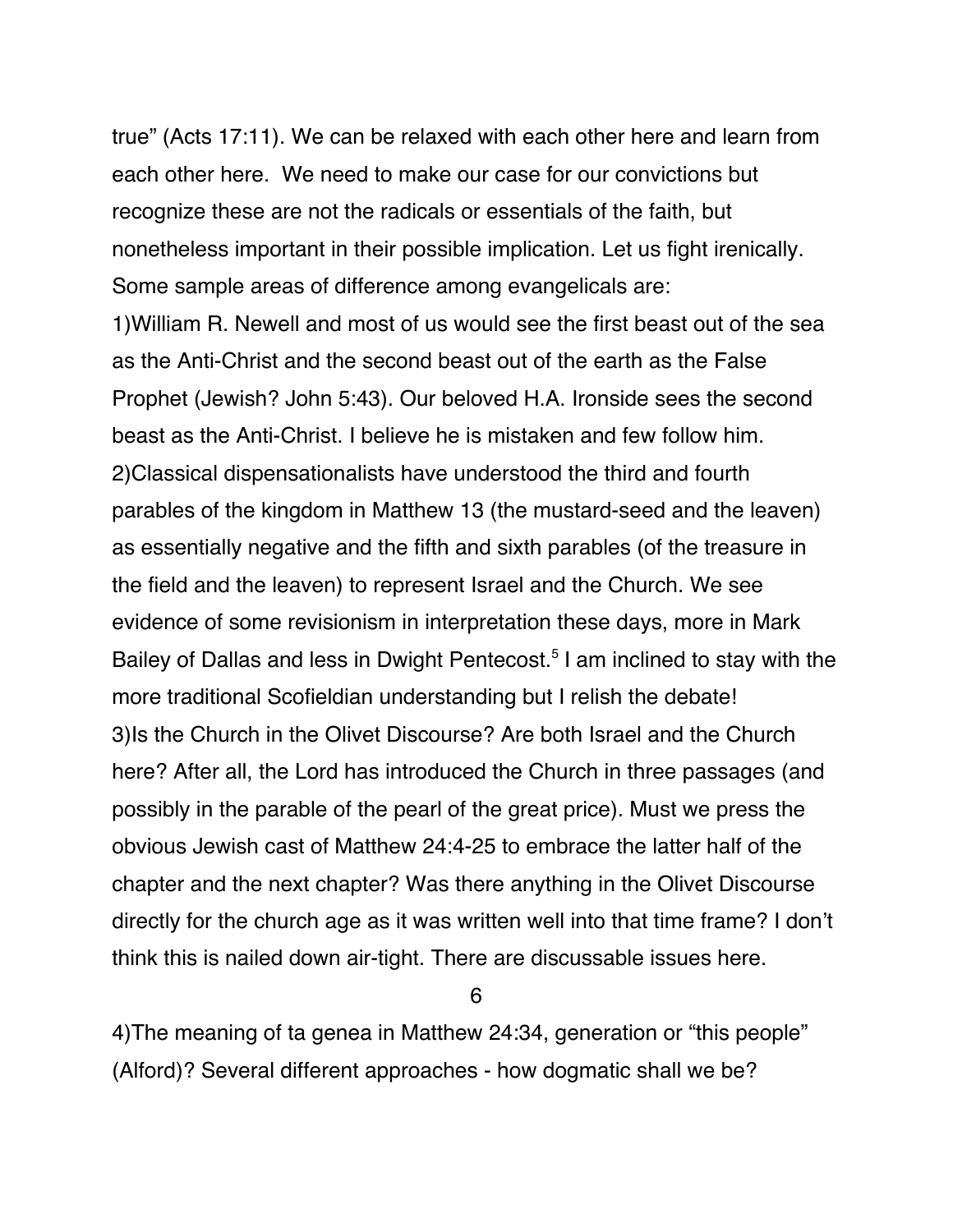5)Shall we emphasize the discontinuity in the great image vision of Daniel 2 and speak of "the revived Roman Empire," the ten-toes phase of the endtime; or shall we emphasize the continuity and the Holy Roman Empire and the Roman Catholic Church as part of the far reaches of the Roman Empire, with its division into the two legs in 1053 AD? My preference is for the latter but the issue is not of the same magnitutde as the Virgin Birth. 6)Is apostasia in 2 Thessalonians 2:3 the great final spiritual declension and rebellion described elsewhere in Scripture (cf Luke 18:8, 1 Timothy 4:1ff, etc.) or is this a reference to the rapture (departure) as E. Schuyler English first argued in  $Re$ -Thinking the Rapture<sup>6</sup> and as others have more recently picked up or is this as it would appear to be an evil event in contrast to "our being gathered to him" (2:1)? Not crystal-clear.

7)Do the seven churches of Asia Minor (Revelation 2-3) have a tertiary application setting forth seven periods in the history of the Church as Thomas Brightman and Joseph Mede first argued at Cambridge in the seventeenth century? A good case can be made without any demeaning of the remarkable scholarship of Sir William Ramsey and more recently by the late Colin Behmer of Australia showing the extraordinary match of the descriptives to the actual first century milieu. The cherished view of many dispensationalists that the further application is sound gives particular thrust to the Revelation 3:10 promise to the Church in Philadelphia. 8)The identity of the two witnesses in Revelation is not stated. The early

7

church was almost unanimous in seeing them as Enoch and Elijah and many still do. The context has led more in our time to see them as Moses and Elijah. But who can say with absolute certitude?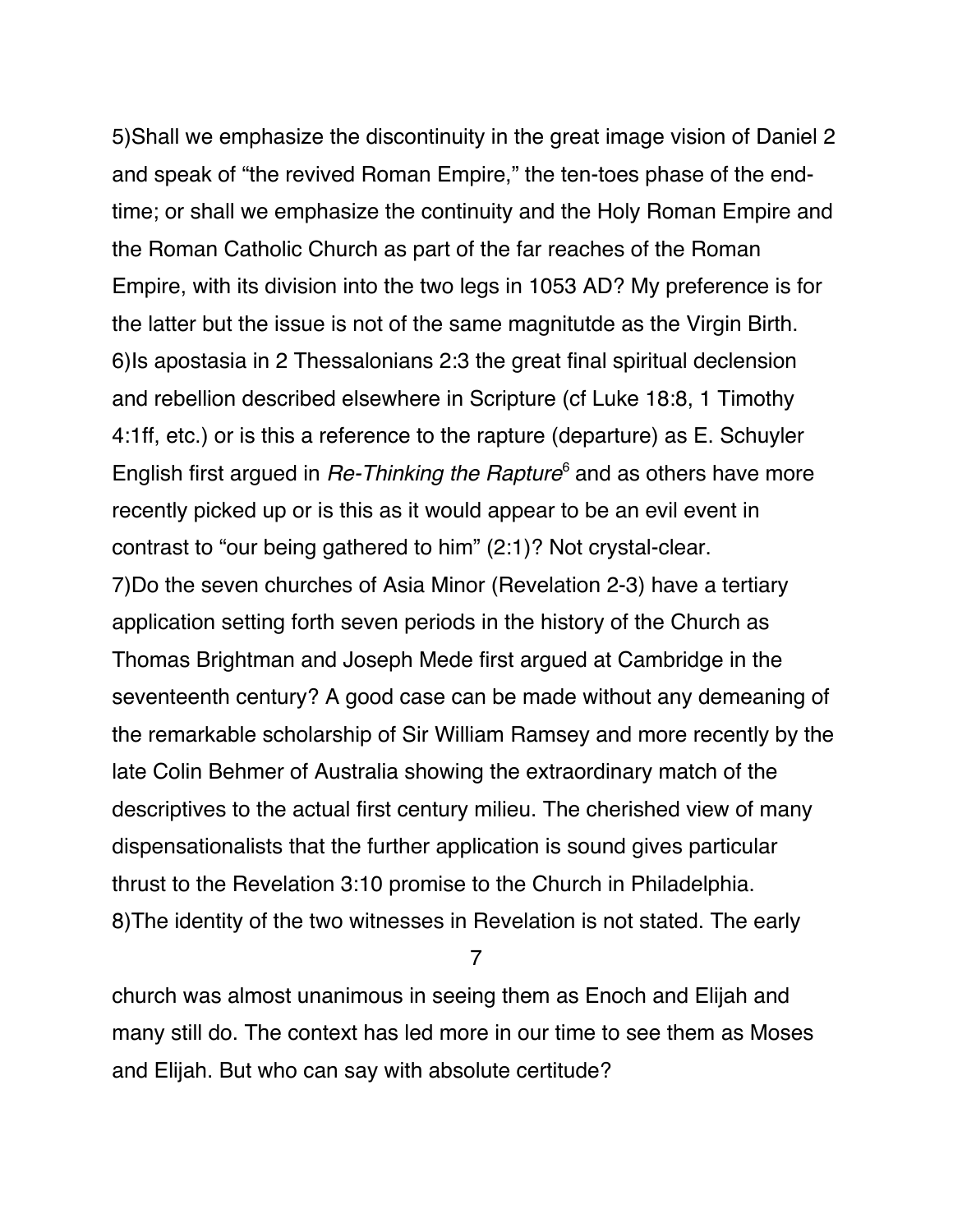8)The complex issue of whether Babylon in Revelation 17-18 is a rebuilding of ancient near eastern Babylon (in seeming contradiction to passages in Isaiah and Jeremiah) or is it figuratively code language for the new Rome and the western confederacy of the end-time (cf 1 Peter 5:13)? This divided the original Scofield Bible Editorial Committee right down the middle, four and four. The late Dr. Charles Feinberg held the latter and his two sons, Paul and John have held to the former. How hard should we come down on the issue while stating our own personal predilection?

9)Is the awakening to life in Daniel 12 the physical resuscitation of Israel (Ezekiel 37) or their spiritual rebirth? It is Walvoord vs Carl Armerding. 10)Dispensational opinion has leaned strongly to seeing the first rider on the white horse in Revelation 6 to be the Anti-Christ but Zane Hodges enters a minority report arguing it is the Lord Jesus.<sup>7</sup>

Sometimes we may need to shift a view given greater evidence as when Dr. Walvoord at a point in time abandoned what many had vehemently argued as a difference between the Kingdom of Heaven and the Kingdom of God. Chuck Smith of Calvary Chapel set a date for the return of Christ but later repented. Still there are very idiosyncratic views like that of the late J. Barton Payne whose massive Encyclopedia of Bible Prophecy has put us all in his debt (a clear step above William Biederwolf's still impressive The Millennium Bible). Payne clung to imminence but

8

spiritualized the Tribulation (something like Dr. Robert Gundry). I think this is severely flawed and unfortunately like Rosenthal's pre-wrath rapture and his mentor Robert Van Kampen's The Sign are really over the line. Some among us like Oswald J. Smith after a date-setting frenzy in the 1930s abandoned the rapture teaching altogether. Similarly Arthur Pink who gave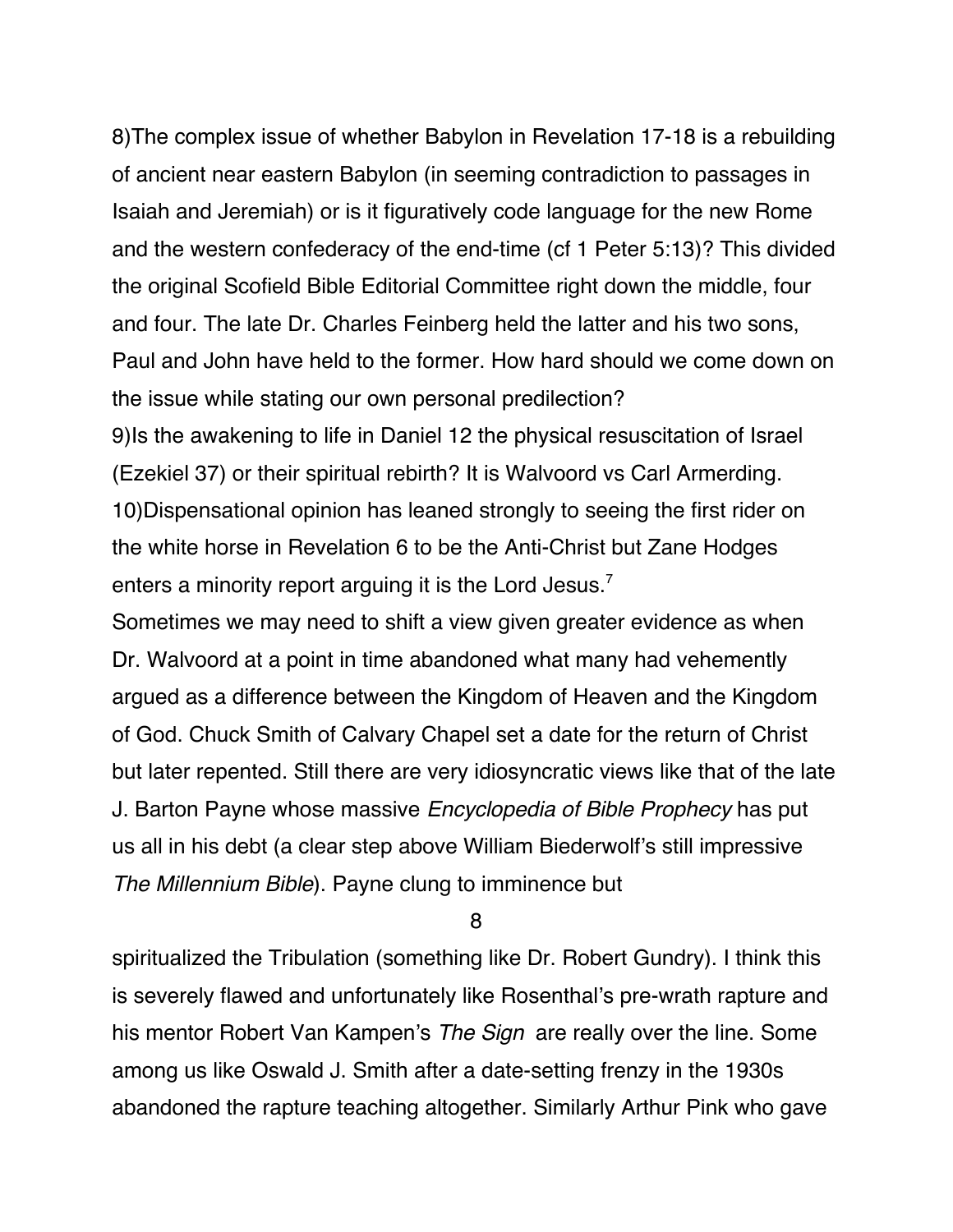us possibly the best book ever written on Satan's masterpiece, "the man of sin" (The Anti-Christ, 1923), in moving to a hyper-Calvinistic stance also moved his eschatology totally into that of John Calvin. Sadly enough, G. Campbell Morgan whose earlier God's Methods with Man (1898) was an articulate gem of dispensational truth not only became exceedingly cautious and non-commital on matters of eschatology but really became the forebear of today's many prophetic "know-nothings" or mugwumps mug on one side of the fence and wump on the other (to draw an analogy from American history).8

### **III.THE DISASTROUS DEBACLE OF DATE-SETTING**

The mischief of date-setting has hung over the Christian Church virtually from the beginning. The doctrine of imminence means we do not know when Christ is coming. Could it be clearer than our Lord stated it - "No one knows about that day or hour, not even the angels in heaven, nor the Son, but only the Father"? (Mark 13:32). It is hard to stand on the tip-toes of expectancy for 2000 years. In order to rouse folk out of their lethargy we may be tempted to say more than we should. The wicked servant said "My Lord delays his coming" (Matthew 24:48) which is an egregious error but it is equally inadmissible to argue that we are the terminal generation

9

since our Lord made it quite clear that "It is not for you (us) to know the times or dates the Father has set by his own authority" (Acts 1:7). The reason why "that day will not surprise us like a thief" (1 Thessalonians 5:4) is that we are watching for the imminent return of Christ. We are to be awake and alert. Signs of the approaching end of the age (the rapture itself is signless or else it would not be imminent) quicken our pulse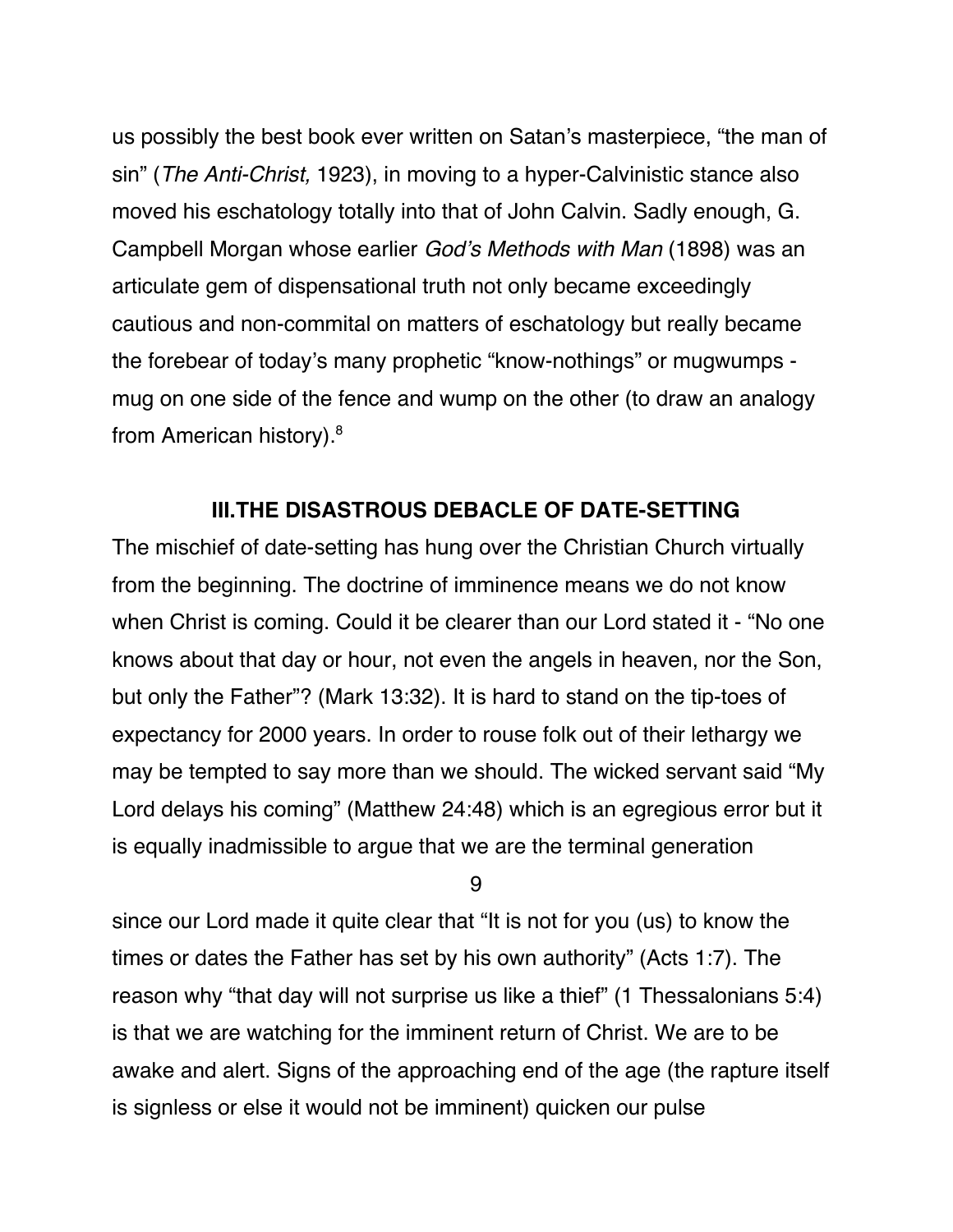such as the Israel-sign (unique to our generation) and the moral free-fall in our times (as depicted in 2 Timothy 3, for instance), but we must pull back to what imminency demands. We cherish "the any-moment" rapture and believe that is grounded in the teaching of Christ and the Apostles and in the understanding of the early church which held to it along with a regnant view of Christ's return to set up his kingdom and rule for 1000 years!

Still date-setters have incubated their erroneous schema from the earliest days (2 Thessalonians 2:2). Those who say "Where is the promise of his coming?" (2 Peter 3:4) are making one serious mistake - but those of us who "love his appearing" are vulnerable to chronological overstatement, especially when we write articles and hold prophetic conferences. The early Montanists (156 A.D.) lurched toward too great a specificity in dates.<sup>9</sup> In view of the upcoming doomsday explosion of 1000 A.D., a church council in 900 A.D. spoke of the beginning of the final century of church history. Shades of Y2K when many foolish things were said among us. Brother Arnold of the Friends of the Poor set 1260 as the date. Martin Hauska of the Taborites predicted 1420. Hans Nut pegged 1528. Isaac Newton using the year-day theory posited the the thesis that therefore

10

Christ could not come until the 2lst century! The French prophets in the early 1700s were ardent datesetters as was J.A. Bengel (1836) and Frederick Franson, one of the founders of the Evangelical Free Church and of TEAM mission (in his untranslated Himla uret, or Heavenly Clock). The cults have majored in date-setting but shame on us for walking in their train. Can we do more than say "What if it were today?"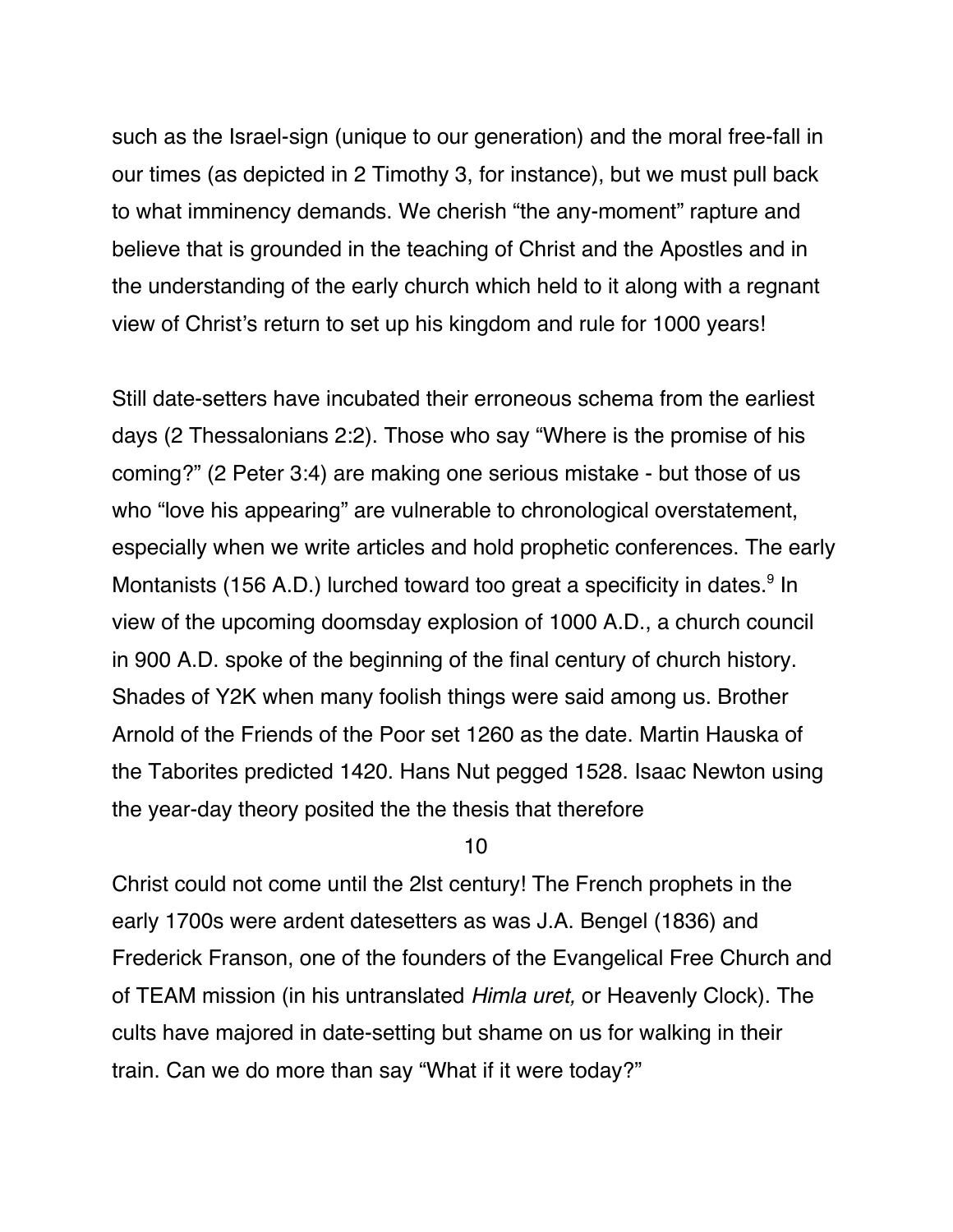A notorious date-setter of great influence has been Salem Kirban of Second Coming, Inc. In 1977 he identified the locusts of Revelation 9 as "killer bees" described in modern science. He predicted that in 1978 there would be a head transplant, that in the 1980s church property would be confiscated and that in 1983 the capital of the U.S. would be moved. He saw the Guardian Angels as agents of Anti-Christ and fiber optics as the eyes of the Anti-Christ so that we are being observed even when we turn off the television. The fact is that he has been a false prophet (Deuteronomy 18:21f), as has been Edgar Whisenant whose 88 Reasons Why Christ is Coming in 1988, revised the next year to 89 Reasons, the 89th reason being that he didn't come the year before. The same is true of Harold Camping who prophesied Christ would come in 1996 (he is an amillennialist). Reg Dunlop set 1991 as the date based on his advocacy of the 6000 year theory. Lester Sumrall: "I predict 2000 A.D."

More than a few among us spoke of the Lord's coming around 2000 - how does this date-setting square with imminence? Sometimes a kind of "can you top this?" competition seems to goad some into extremism--

#### 11

Texe Marrs and company of Austin, Texas spoke of 2000 as the limit of U.S. survival, with "crematoria, foreign troups in America and concentration camps throughout America, all engineered by the Illuminati and the Trilateral Comission under the aegis of Senator Dole, Rush Limbaugh, Dan Quayle, Phil Gramm, Jesse Helms, Henry Hyde and Allen Keyes.10 The Prophecy Club of Topeka, Kansas, has majored in sensationalistic fear-mongering but admittedly based on special revelation - The Angel Gabriel accurately fortold (sic) thirteen specific prophecies to Dumitru Duduman.<sup>11</sup> They have predicted a civil war in the U.S. orchestrated by the Communists and then an attack by Russia, Cuba, Nicaragua, Mexico and two other unnamed nations. This is like the idea that each Psalm is a prophecy of our time - Psalm 48 is 1948, etc. What in Psalm 105 speaks of today? What happens to imminency? Some are convinced that Christ will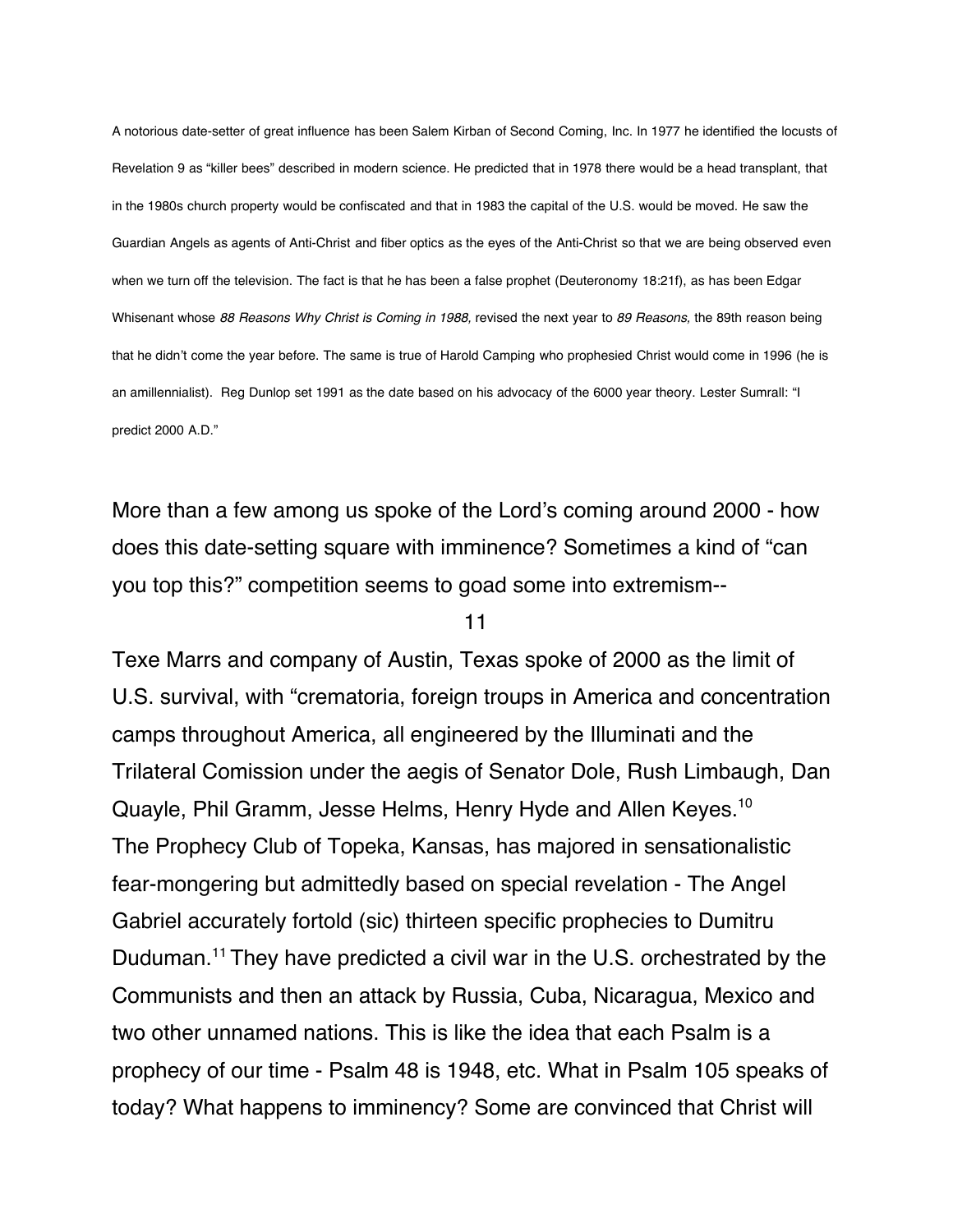come (according to the Feasts in Israel) in the Feast of Trumpets, but this is to ignore the fact that this is the Jewish calendar and then Christ could not come back today. "O consistency, thou art a jewel!" The same must be said of those who insist that the Temple in Jerusalem *must* be rebuilt before the Rapture or that there *must* be a world-wide revival before Christ returns. This is to say that "my Lord delays his coming." Verbotten.

George Ladd told me many things had to happen before the Rapture. But more damage has been done by the usually reliable Hal Lindsey than by any other (and he has been used to bring many to Christ). Following David L. Cooper he has plainly asserted that "Within forty years or so of

12

1948" (the establishment of the state of Israel) the end will come.<sup>12</sup> But even elongating the length of a generation (Mark 13:30) cannot mitigate the tragic falseness of this as well as all date-setting. Wrong-headed.

## **IV.THE MENACE OF MIS-IDENTIFICATION AND OVERSTATEMENT**

Let it be very clear that every school of prophetic interpretation has its bizarre and curious mis-identifications. Oddly the venerable B.B. Warfield of Princeton taught that the Millennium was in the Middle Ages. Dear J. Marcellus Kik believed that the angelic trumpet call in Matthew 24:31 was the summons to the early church to do missionary work. Oswald T. Allis was of the persuasion that the stone not cut out with human hands in Daniel 2 was the church! The business of the church is to destroy the nations? Strange things have been done to the prophecy of the seventy weeks as when Arthur Bloomfield adds another 3 1/2 years to the chronology to make it 10 1/2 years. Daniel 9:14-27 explicitly states that 490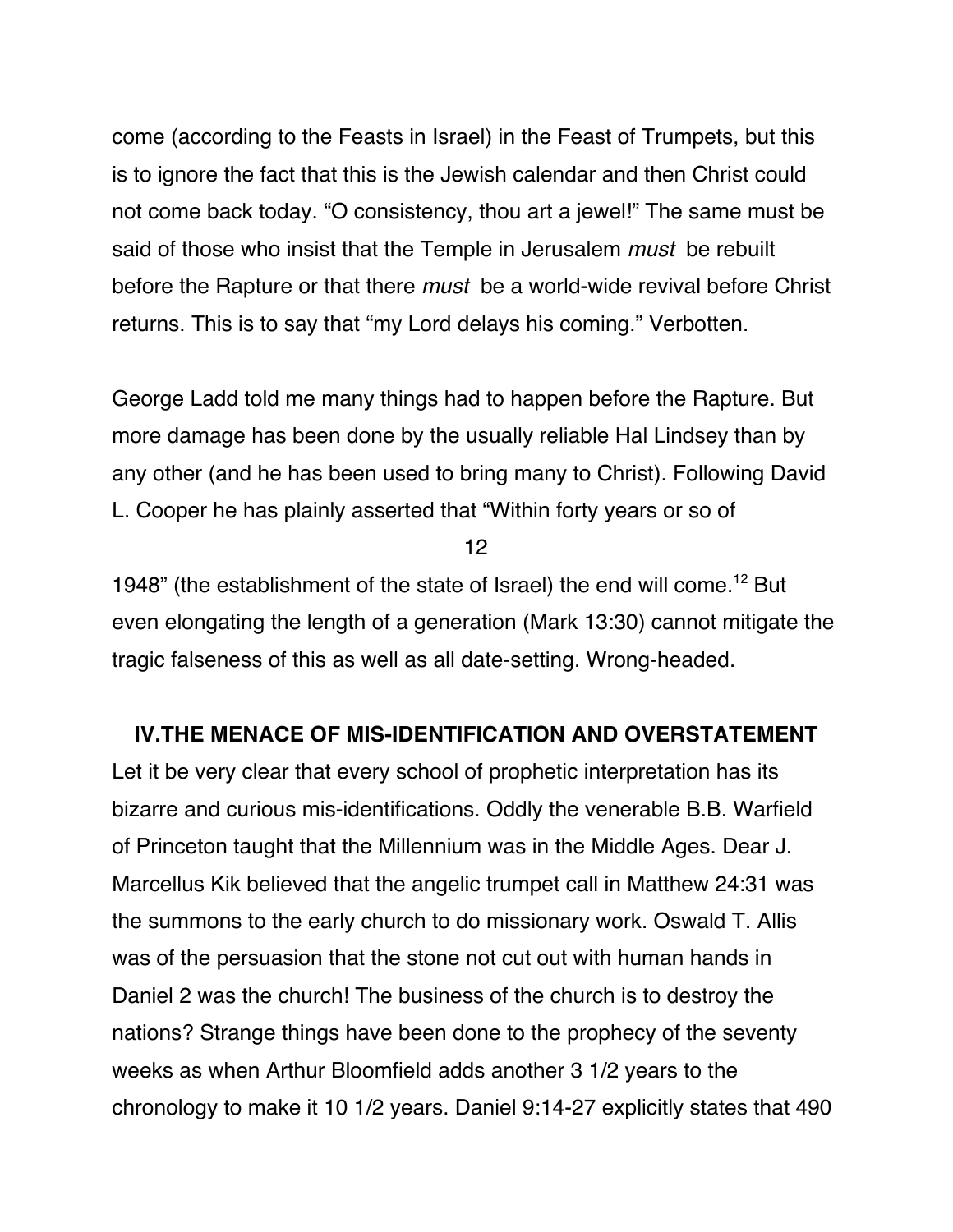years total (not 493 1/2) are required to achieve six objectives. G.H. Lang, always stimulating, can only disappoint us by denying that the four beasts in Daniel 7 are the four world empires but modern nations. Even J.A. Seiss fails to see that the woman who brings forth the man-child in Revelation 12 is Israel but argues it is the church of God on earth.<sup>13</sup>

E.W. Hengstenberg who wrote so admirably on The Christology of the Old Testament exposes the underbelly of Historicism when he sees the loosing of Satan in Revelation 20 as the French Revolution. Some have argued tht there is much gold buried in Iraq because Babylon was the

13

head of gold in Daniel 2. Silver in Persia? Bronze in Greece? Iron?

With due respect and in all kindness, is it not possible to become obsessive on minor details in prophecy? Really how important is the Ark of the Covenant in the end-time wrap-up - does Hebrews really make an argument here? I know of one brother dedicated to showing that the Dead Sea Scrolls are a hoax (for me they have been a most positive affirmation of the reliability of the Masoretic text). William Henry has written a book on The A-tomic Christ: FDR's Search for the Secret Temple of the Christ Light (2000) which explores the Druids, Mongolia and the origin of the atomic bomb. Others are caught up with the so-called Ezekiel stones, allegedly 64 marble and 4 basalt tablets about 14 inches square. They have been hidden for years in a secret room in West Jerusalem. Ostensibly they were in the possession of a former president of Israel and are the originals of the Book of Ezekiel. Of course there are hidden messages in the stones which (as of 1990) could not be revealed. If true, this would be the only original extant autograph of any Biblical book. If true, why have we heard really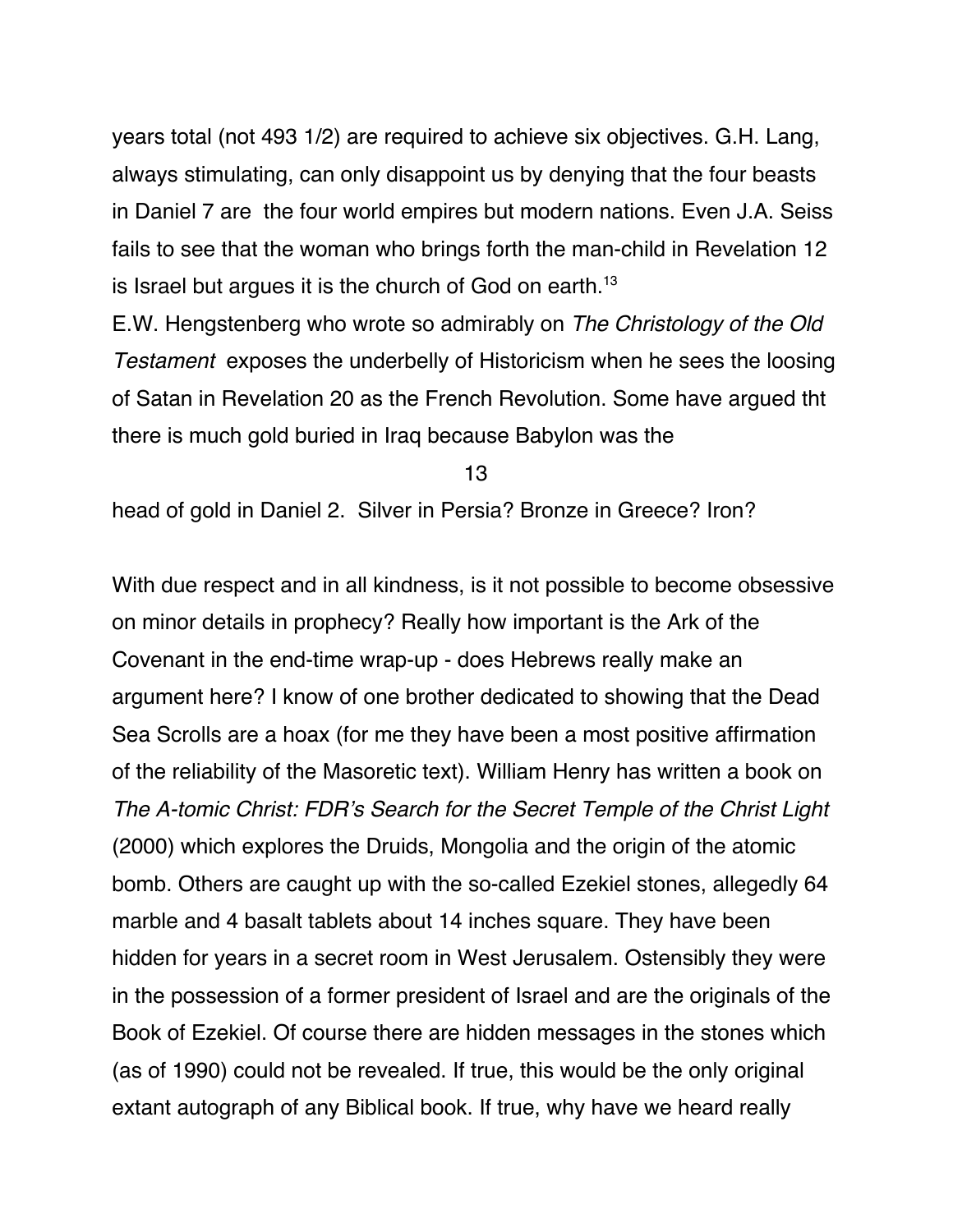# nothing about it? How seriously should we take material of this kind? Is this not a side-track from serious prophetic study?<sup>14</sup>

How important really is the Spear of Longinus, the Roman soldier who pierced the side of Jesus? Was it in fact found in Hitler's bunker and did Eisenhower order that it be returned to a museum in Vienna and will the Anti-Christ hold it in his hand and does this really matter at all?

#### 14

Of course the colossus of futile speculation and inquiry is the identification of the Anti-Christ. Dispensationalists of all people are those well taught that until the bridal Church is removed in the Rapture, the parousia of the Anti-Christ cannot take place. Satan, not knowing the date of the Rapture, has to have a prime candidate for this malign slot ready in every age, but he is unidentified until the Rapture has taken place! (cf 2 Thessalonians 2:7ff). Historicists like Luther and Guiness make the facile identification of the Pope as the Anti-Christ. Innumerable candidates have been seriously put forward. Among them, in World War I the Kaiser (Caesar) of Germany; Oswald Smith's candidate was Benito Mussolini. Some pegged Henry Kissinger. Some said it was Jimmy Carter and that his sister Ruth Carter Stapleton was the High-Priestess. Others said Anwar Sadat would start World War III. Of course Big Foot and the Abominable Snowman are to be seen as demons (must be running out of material for the magazine). This is patently nonsense. It is the seedpickers of Acts 17 redivivus, "spending their time in nothing else, but either to tell, or to hear some new thing" (17:21). Charles Taylor advanced the idea that King Juan Carlos of Spain would be the Anti-Christ. Some speculate Clinton. The latest candidate is Bill Gates, richest man in the world. George Ladd said the Anti-Christ was the Abomination of Desolation and Robert Van Kampen opined that the Anti-Christ would be Hitler raised from the dead. Why can't we just let it be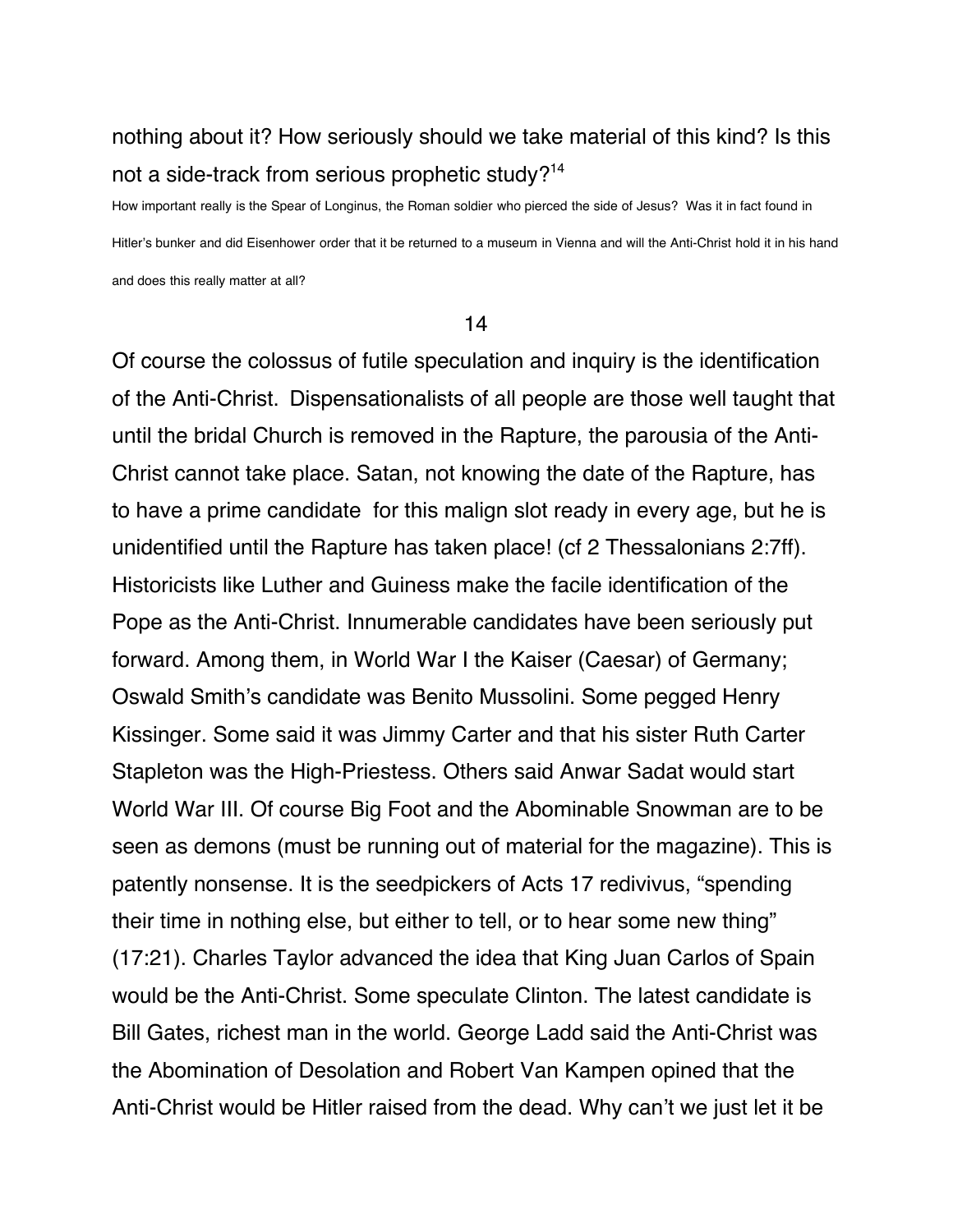a matter of agnosticism? We don't know and we can't know his identity. What profit is there in speculation on this score? But of course, some have extraordinary prescience - they know that the Bermuda Triangle is the abussos of the New Testament so they must have

15

some special kind of revelation. Or do they? This repells some dear folk.

But let it be clearly underscored that the most gargantuan mis-identification is the fast-growing error of Replacement or Supercessionism which identifies the Church as the new Israel, utterly supplanting and replacing ethnic, geo-political Israel. Israel is mentioned 74 times in the New Testament and in no passage is it a reference to the Church. Even George Ladd conceded that the Church is never called Israel in the NT.<sup>16</sup> That all of the judgments upon Israel are literal and that all of the unconditional and conditional promises are spiritualized and for the Church is a puzzle. That Israel has been consigned to the slag-heap in perpetuity is one fertile seedbed for anti-Semitism. Since Israel is the heremeneutical crux in interpreting Bible prophecy, this heresy is of immense proportion.

Next to this popular and preposterous mis-identification in our time must certainly come preterism in its various shades (realized eschatology with a vengeance) which sees the Olivet Discourse fulfilled in the events of 70 A.D. in the destruction of Jerusalem. Is the Lord's Supper indeed the marriage supper of the Lamb as preterists maintain? Were this so, we have totally lost our handle on any hermeneutic and are out on the sea of subjectivity facing all the shoals and sandbars of a clueless Scripture with no roadmap to the future. Is the destruction of Jerusalem really "the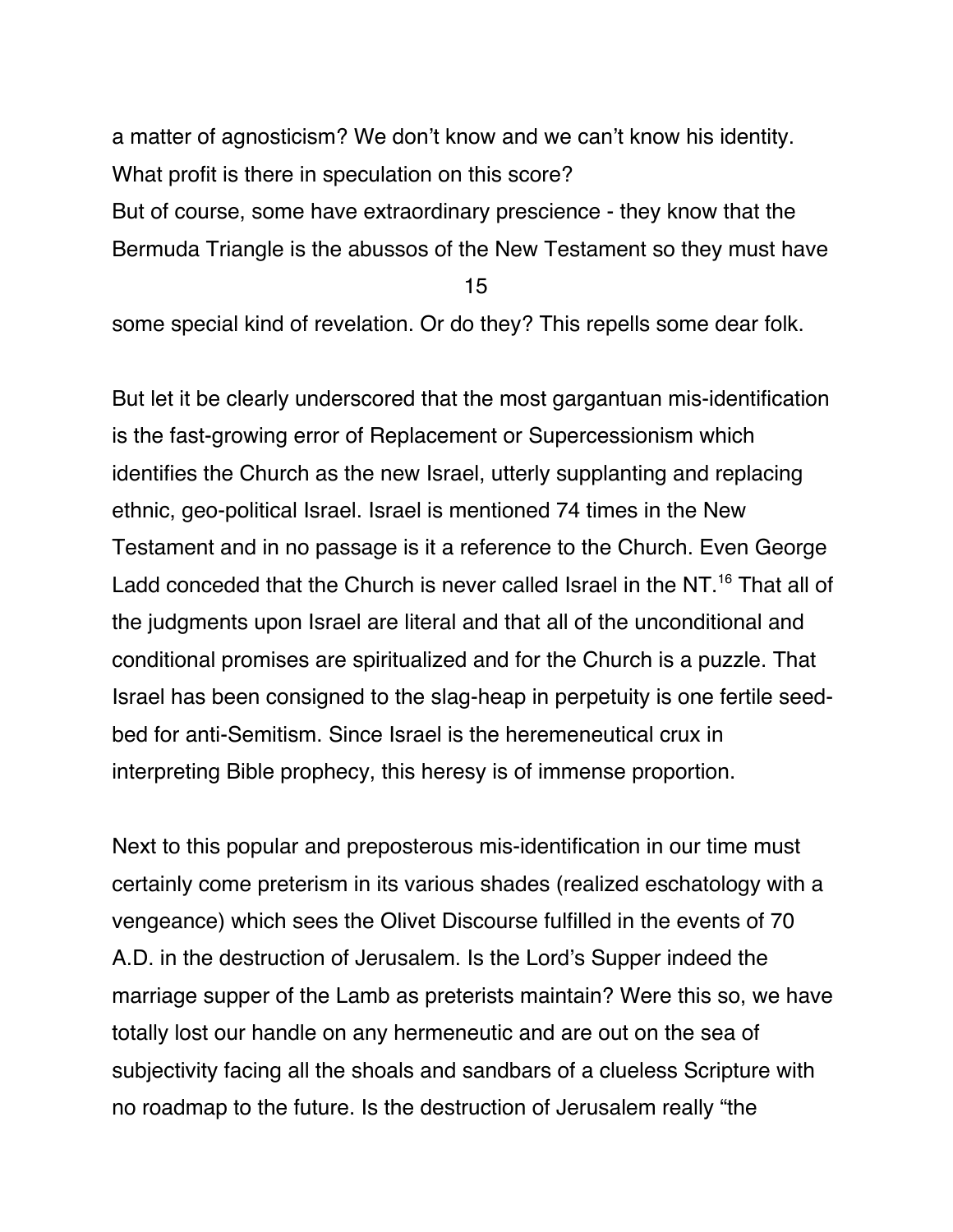consummation of the age" of which our Savior spoke in Matthew 28:18-20? Is Maranatha passe? Charles Wesley wrote 500 hymns on the Second Coming. Was he totally off? Is the incineration of the Second

16

Temple "the blessed hope?" Is not this the "boasting" over the branches?

## **V.THE LAMENTABLE OVER-DRAWING OF THE TYPICAL**

There is an additional landmine to which I would gently call attention as a peril in prophetic interpretation. Genuine types and typology are found in Scripture (1 Corinthians 10:11, examples = tupos). There are explicit types (endorsed by NT speakers or writers like the serpent lifted up in the wilderness as typifying Christ's death in John 3:14) and I would urge that there are also implicit types (the cities of refuge and Noah's ark as emblems of the way of salvation). But there is an over-doing of types that bleeds into eschatological understandings and we must beware of undercutting textual integrity when it does.

The early Arthur Pink wrote many probing and powerful studies in Scripture, but when he presents 100 ways in which Joseph prefigures the Lord Jesus or 40 ways in which Eliezer seeking a bride for Isaac (as set forth in Genesis 24) adumbrates the work of the Holy Spirit in finding a bride for Christ, must we not become a little uneasy?<sup>17</sup> M.R. DeHaan was on the mark so consistently that it is acutely painful to question his contention that most Biblical passages have "a prophetic revelation." Now there is an immense mass of prophetic material in Scripture - 1527 passages in the OT and 319 in the NT, but are we in danger of losing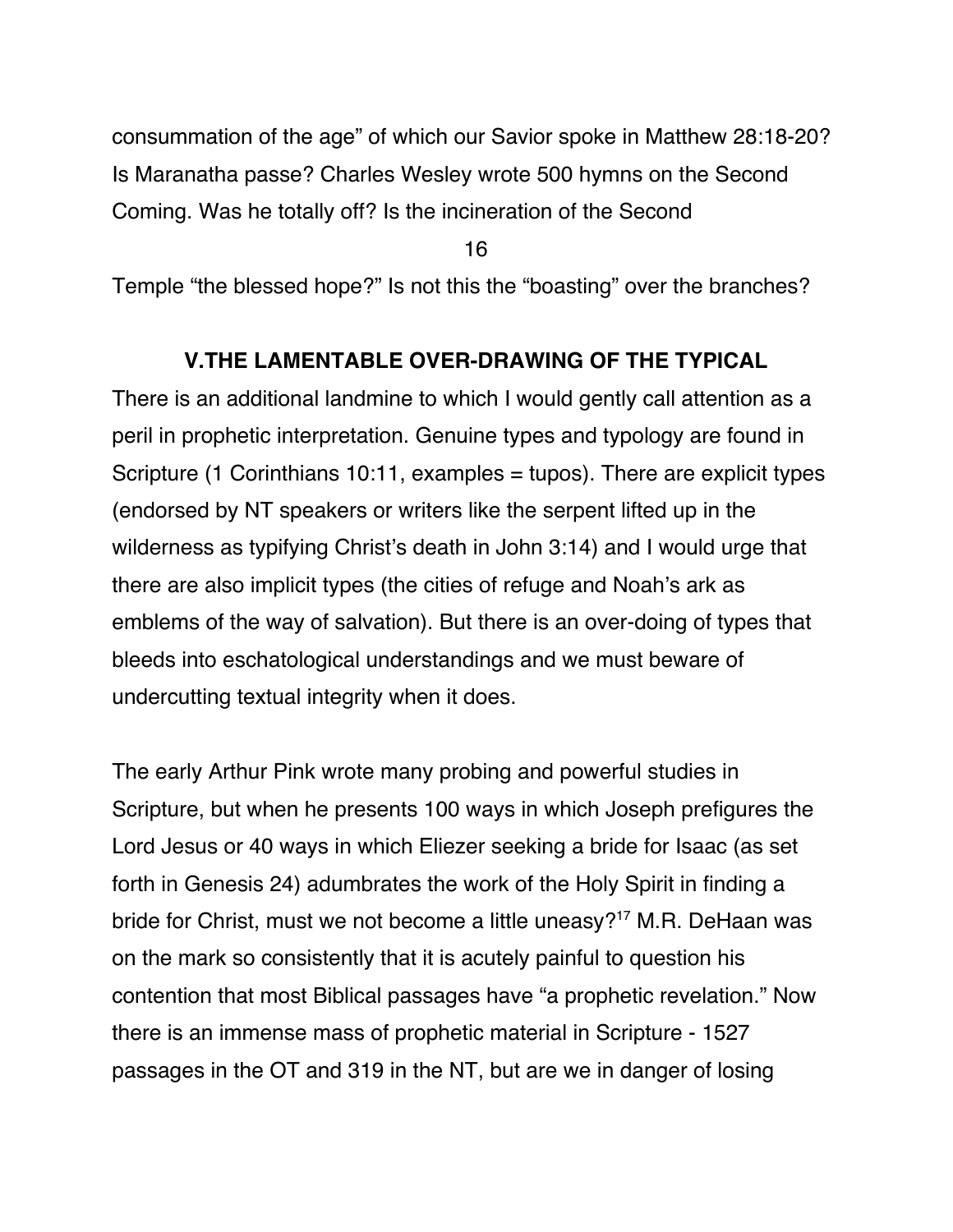authorial intent of the text when Daniel 3 is seen as "a prophetic picture of Israel in the Tribulation"?18 This reminds one of the medieval 4-fold

17

interpretation of Scripture in which the fourth, anagogical is eschatological. Is chapter 6 really a picture of the preservation of the 144,000 during the Tribulation? Meaning and application of a passage are closely related but the passage is supreme in delineating the parameters of the application, a point well made by Paul Tanner in his outstanding work, The Interpretation of Prophecy.<sup>19</sup> The text must control and shape the application.

A dear brother preached on WHAT WILL THE LORD SAY TO US WHEN HE RETURNS? This is a most engaging theme, but the text is Song of Solomon 2:8ff. His mains are: 1)the expression of an invitation, 10,13; 2)the expression of cessation of trial - winter is past; 3)the expression of love and holy ardor - "let me see thy countenance." These are indeed lovely thoughts - but is this exposition? Is this preaching the text? Is this exegesis or eisegesis? Is the text a nose of putty to be made to fit our system whether or not it was ever intended to do so?

Another more academic issue is raised by Professor John Sailhamer's adaptation of Brevard Childs' canonical criticism. I know and appreciate John Sailhamer and his work. He is a dispensationalist, but he has a peculiar view in which there are eschatological types and typologies in virtually all historical narrative.<sup>20</sup> Thus his, in my view, exaggerated intertextuality is something that is overdone. The Hebrew noun eretz (earth), for instance, wherever it occurs, is really referring proleptically to Israel, the earthly people of God (as in Genesis 1:2). All literary genre are to be read eschatologically and typically. This is too much.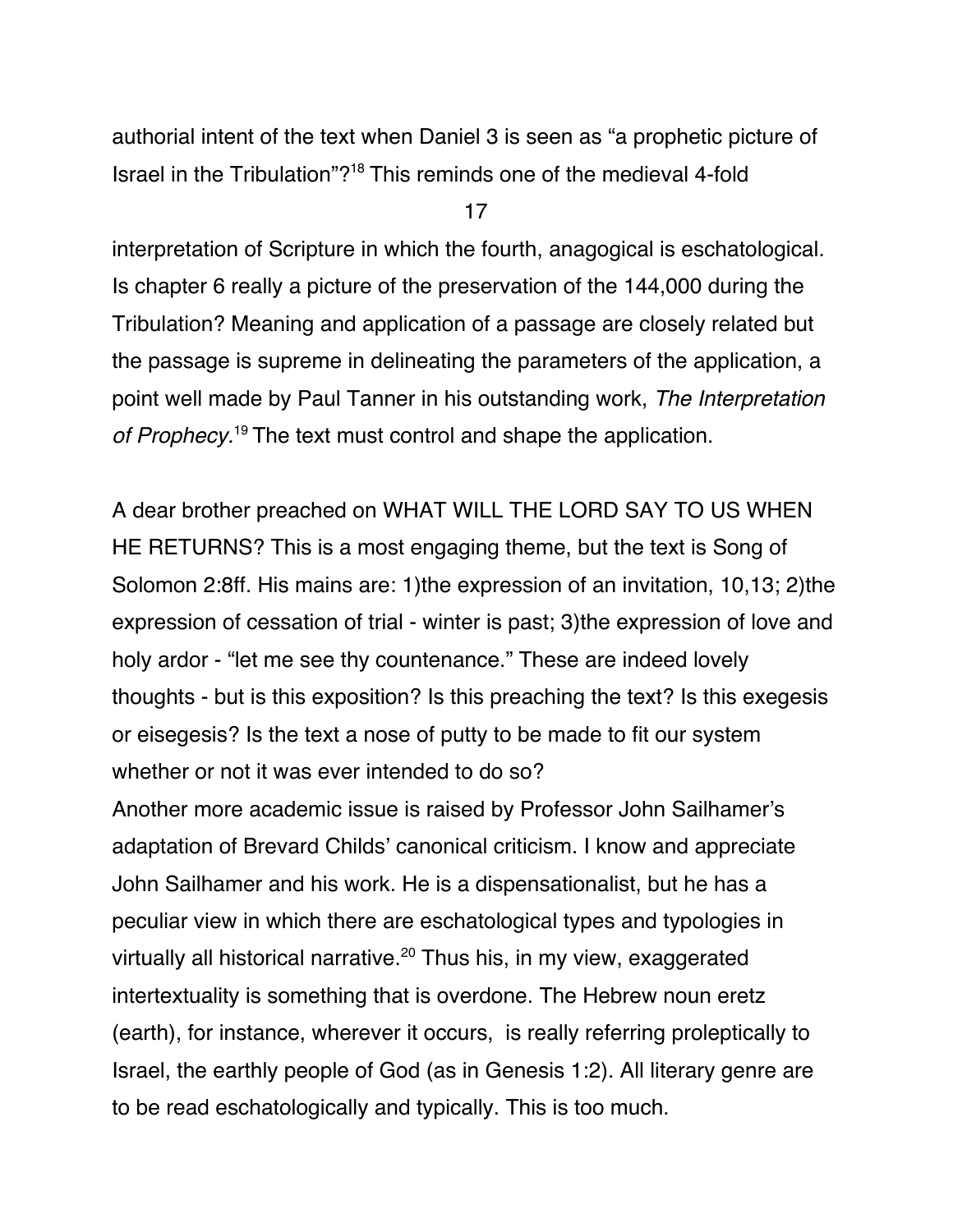But how do we determine what is too much? With typology or anything else in prophetic interpretation? Sometimes it is relatively simple to ascertain, as when Benny Hinn prophesies that Castro would die in the 1990s and that the end of the world would come by 1990. There is only one name for such a person and that is false prophet. Robert Gundry tries to make a case for our being able to know "approximately" when Christ will come.<sup>21</sup> Marvin Rosenthal was early on confident that his position on the pre-wrath rapture would be a major position of the believing church by 2005.<sup>22</sup> David Chilton and Gary North in blasting what they call "pessimillennialism" rather arrogantly predict that premillennialism would be buried by 1987.<sup>23</sup> These cases are relatively easy to access - twaddle.

Under pressure to produce (and who doesn't feel it), we may strain too hard to find contemporary verification. George Otis, Jr. has done this with regard to Islam, it seems to me, in his book The Last of the Giants: Lifting the Veil on Islam and the End Times. We have always held that Islamic countries would be major players in the end-time scenario (as in Ezekiel 38-39 and Daniel 11, the "King of the South") but they will not be totally preemptive as Otis suggests.<sup>24</sup> There are other centers of power, in Europe and in Asia (the Kings of the East-Time Magazine allows that the Peoples Republic of China could amass an army of 200 million, cf Revelation 9:16). Let's not oversimplify in the light of a current situation.

There is some soundness in John Hagee but he also argues that Islam will rule the world and advances the odd notion that the 1335 days of Daniel

18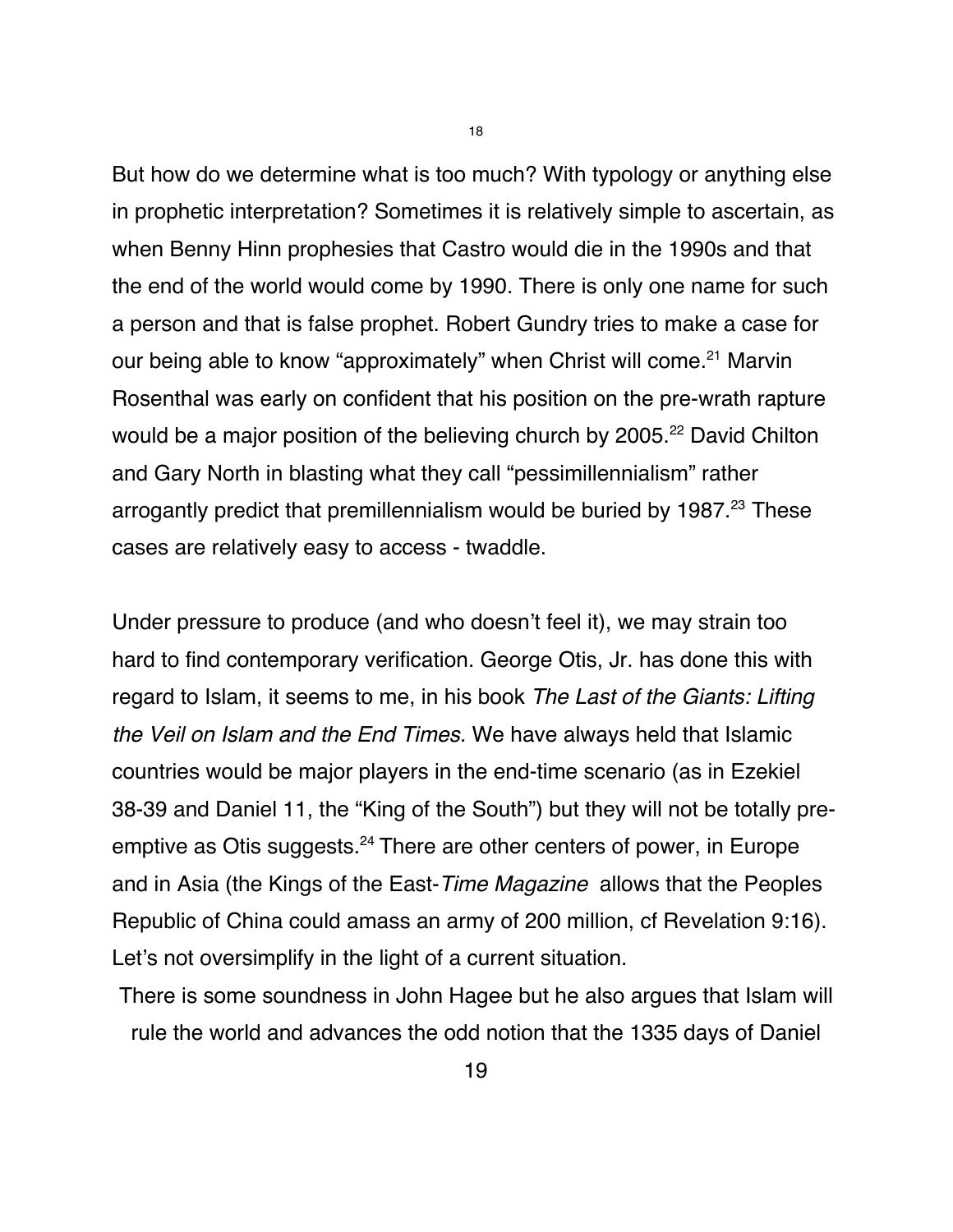12:12 are in fact 1335 years which in the Muslim reckoning of time (?) would bring you from 622 A.D. and the founding of Islam up to 1917 and the Balfour Declaration and Allenby's occupation of Jerusalem.<sup>24</sup> He also greatly exaggerates the significance of Yitzhak Rabin in the affairs and destiny of Israel. His heart is right, however, on the Rapture and on Israel.

Obviously there are many secular false prophets - like The Kipplinger Letter predicting on December 6, 1941 that there would be no war. Such scientists like Paul Ehrlich writing in the sixties about the imminent catastrophes of the "population bomb" and world food shortage, which have never come true. In the fuel crisis of the 1970s we were told that the world would run out of fuel in 10 or 15 years. These prophets of doom and gloom were and are false prophets. But we who are ambassadors for Christ must not be false prophets by venturing beyond the text and cautious application. I speak to my own heart as I speak with a heartfelt plea to you. Jeremiah had grim news but always projected HOPE!

This is not to say that we should shrink back from clear teaching in Scripture when appearances seem to shift. The collapse of Soviet state socialism in our time gave some of our critics a field day. They mocked our understanding of a key Russian role in the early consolidation of the Anti-Christ's power. But let's not surrender on this. Scripture stands and our interpretation is old and true. Historians have pointed out that Russia is never more dangerous than when on her back (ask Napoleon). She is still a powerful, nuclear and energy rich country with vast ambition.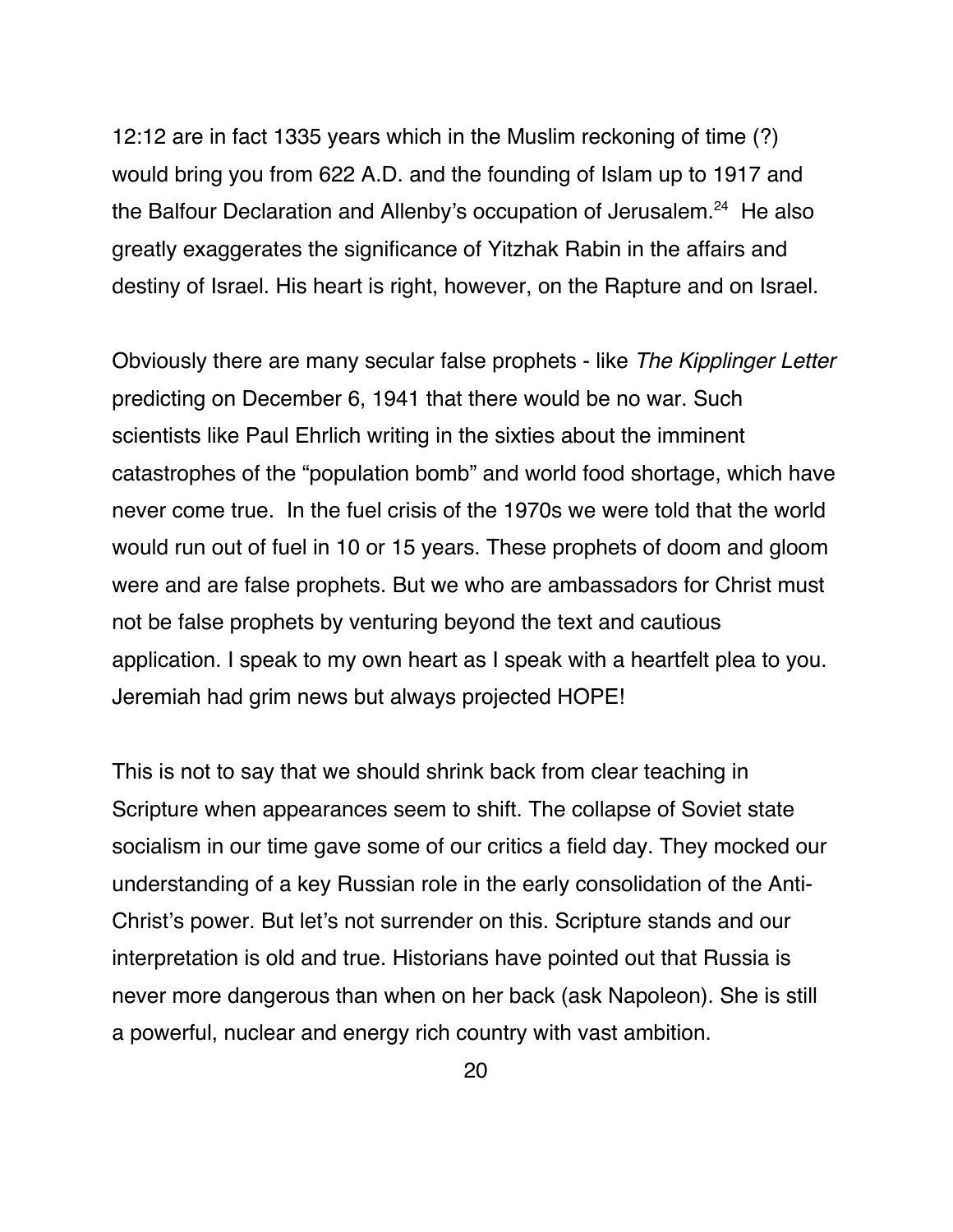France's and the Netherlands' turndown and Britain's reluctance to accept the European Constitution is not the end of a developing European union with a combined higher G.D.P. than the U.S. It is premature to abandon our understanding of the ten toes of the image (Daniel 2) and the ten horns of the beast (Daniel 7). Let us not panic in haste on these issues.

#### **VI.THE BLESSED PERSPICUITY OF HOLY SCRIPTURE**

No system of interpretation is without its sticky wickets. We all wish the Apostles would have stated a few things abit differently or explicated some expressions more fully. But we judge a system on its radicals, its main points and it is my undying conviction that dispensationalism stands these tests well. Some of our critics have issued premature obituaries, as has Jack Van Deventer in Agenda:

"Today, dispensationalism is in a theological turmoil, having declined sharply since the 1970's because of mounting criticism. Grenz notes: 'Dispensationalism today is in a state of fluidity. No longer are the rigid distinctives of the past held to with unswerving certainty. Many progressive dispensationalists are no longer certain as to exactly what are the defining tenets of the system that commands their allegiance.''"26 This may be accurate in part with regard to the schools and the academy but is not true at the grassroots. Sources tell us that the burgeoning underground church in China holds to imminence and premillennialism. Remember that imminence necessitates pre-tribulationism. I can picture the little cemetery in El Salvador with the sign: CHRISTO VIENE. The Word has perspicuity - if read clearly: Christ is coming - Christ is coming soon we need to be ready. Only in dispensationalism is there really any real excitement about the return of the Lord. Who else holds conferences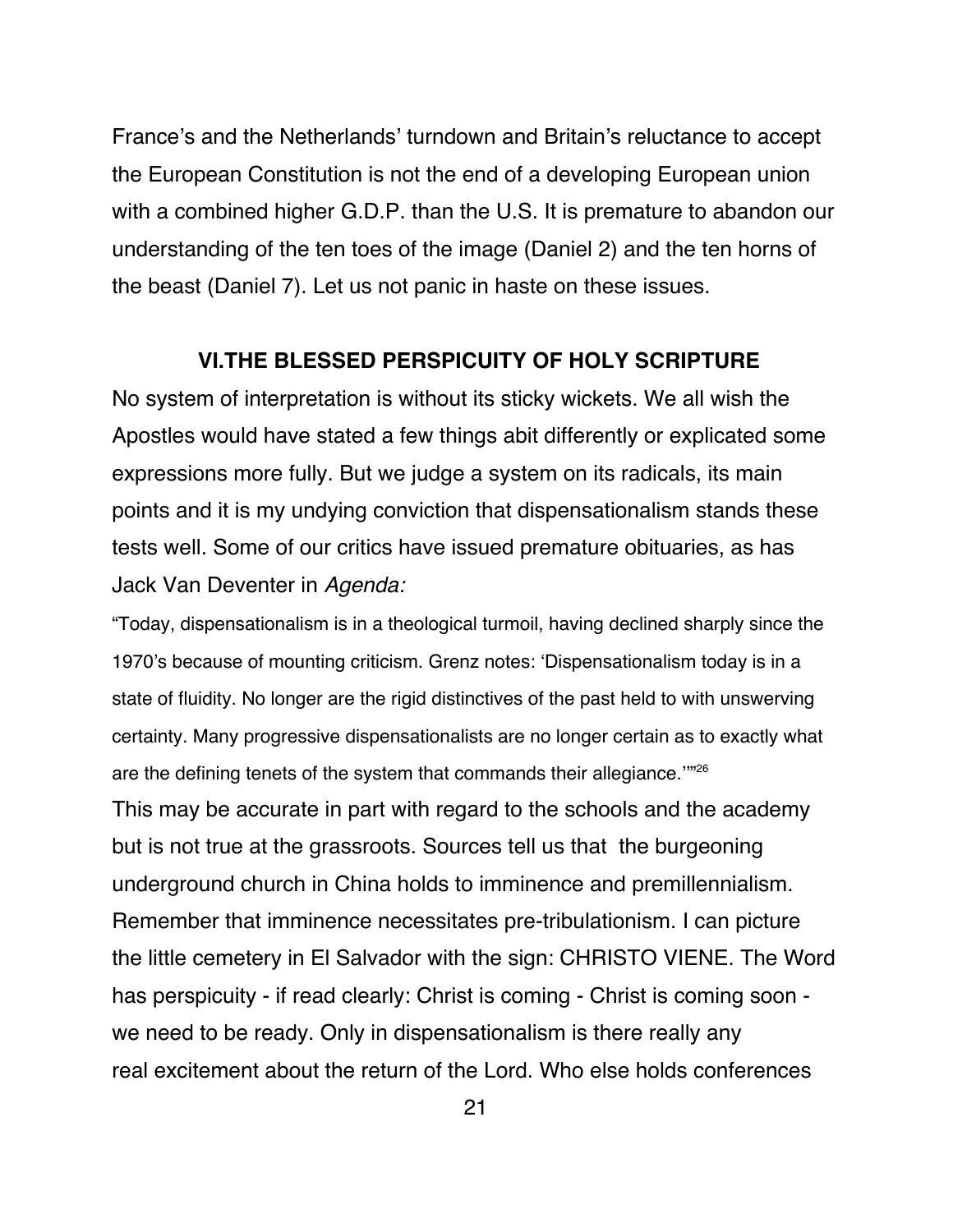on Bible prophecy? Whose are the hymns and gospel songs about the Second Advent? Who has the best-selling fictional projections setting out the Biblical scenario of the end-time (starting out with Sidney Watson in the early 19th century up to the Left Behind today).<sup>27</sup> How many faith missionary societies and schools have had these tenets embedded in their statements of faith! D.L.Moody, Billy Sunday and Billy Graham have all been premill-pretrib. Dispensationalism itself has embraced the Reformed (like Barnhouse and Boice). the Amyrauldian and the Arminian. Dispensationalism has claimed the Yale/European educated R.A. Torrey and the layman, William E. Blackstone.

As Augustine observed: The Bible is like a river - an elephant can swim in it and a little child can wade in it. The least sophisticated can grasp the essentials and the profoundly probing can be entranced for hours with a single expression. This is the miracle of the Word of God. I can bear personal testimony - I was a boy preacher and began to preach before I was converted. W.B. Riley baptized me when I was ten. I preached my way through numerous schools. My old pastor Gustaf F. Johnson at Park Avenue Covenant Church in Minneapolis preached often and deeply on prophetic themes - I remember the Sunday evening after the detonation of the atomic bombs he preached on "The Atomic Bomb and 2 Peter 3:10." After the establishment of the state of Israel he preached on that the following Sunday evening. My immigrant parents/grandparents had no schooling but cherished their Bibles and the blessed hope. I pastored for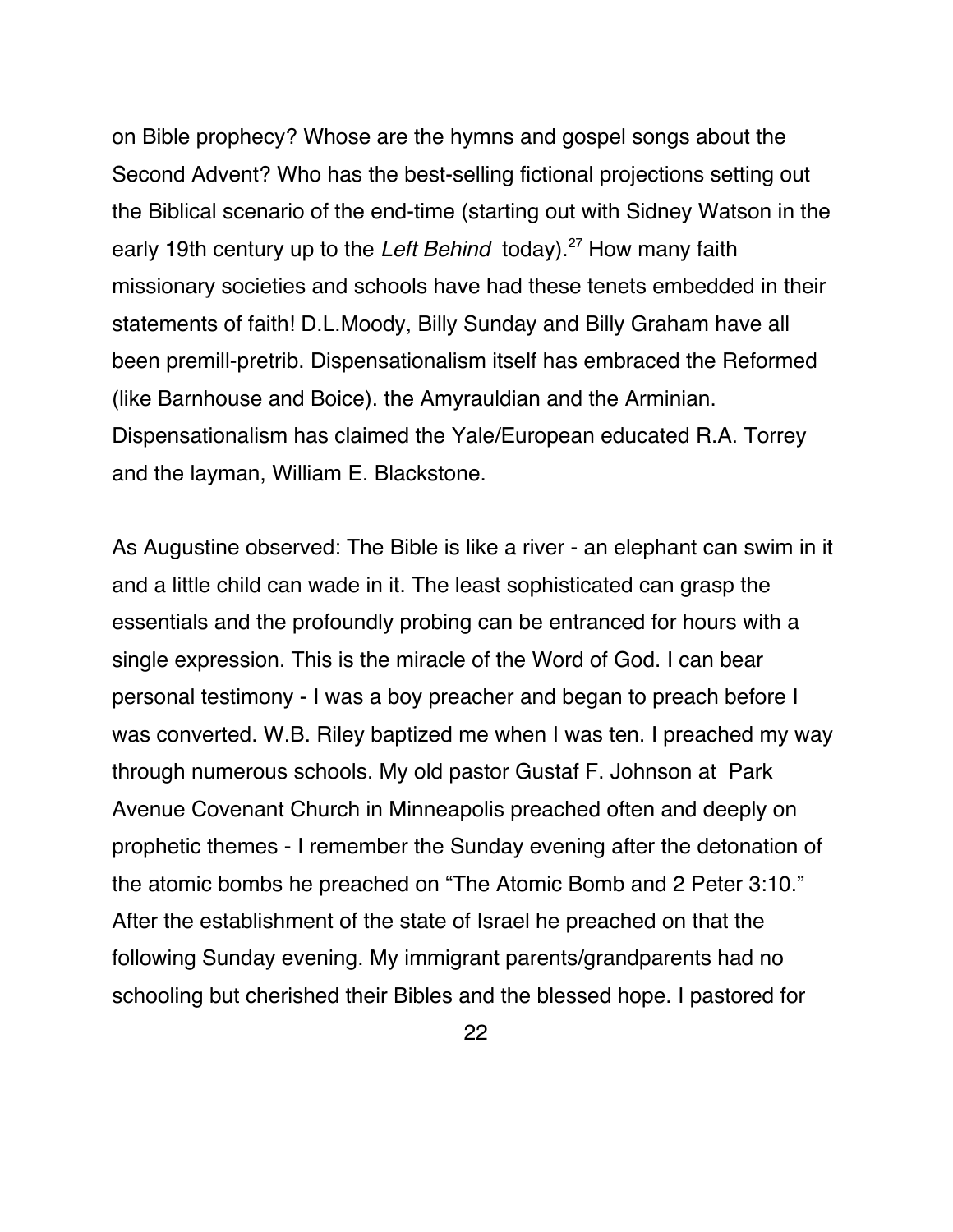32 years, most lengthily I followed Paul S. Rees at historic First Covenant Church in downtown Minneapolis (formerly the Swedish Tabernacle). Since 1981 I have taught preaching and been chief homiletician at Trinity Evangelical Divinity School and have some association also with Moody Bible Institute (though retired, I still teach and at master's and doctoral levels). Bible preaching and Bible prophecy have been my life's work.

My urgent plea to my students has always been: STICK TO THE TEXT! Of the various historic forms in the taxonomy of preaching, none is more appropriate to our high view of Scriptural inerrancy than is expository preaching. Why abandon it in preaching on prophecy? Let even our systematic constructions in theology be submissive at all times to the text and corrections of Holy Scripture. Let us live out more consistently the implications of Biblicl inerrancy. Let us sacrifice sensationalism for the sanity of wht the Biblical text actually says. If we stayed more assiduously to the text of Scripture itself we would be less prone to those aberrations and false starts which have sometimes intruded into our proclamation and lured us into an hermeneutical house of horrors. Let us preach the Word boldly and fearlessly and accurately and powerfully through the Holy Spirit in order that we might all be workmen "who do not need to be ashamed and who correctly handle the word of Truth: (2 Timothy 2:15). Grant it to your unworthy servants, O Lord. And even so "come quickly, Lord Jesus. Maranatha! Amen.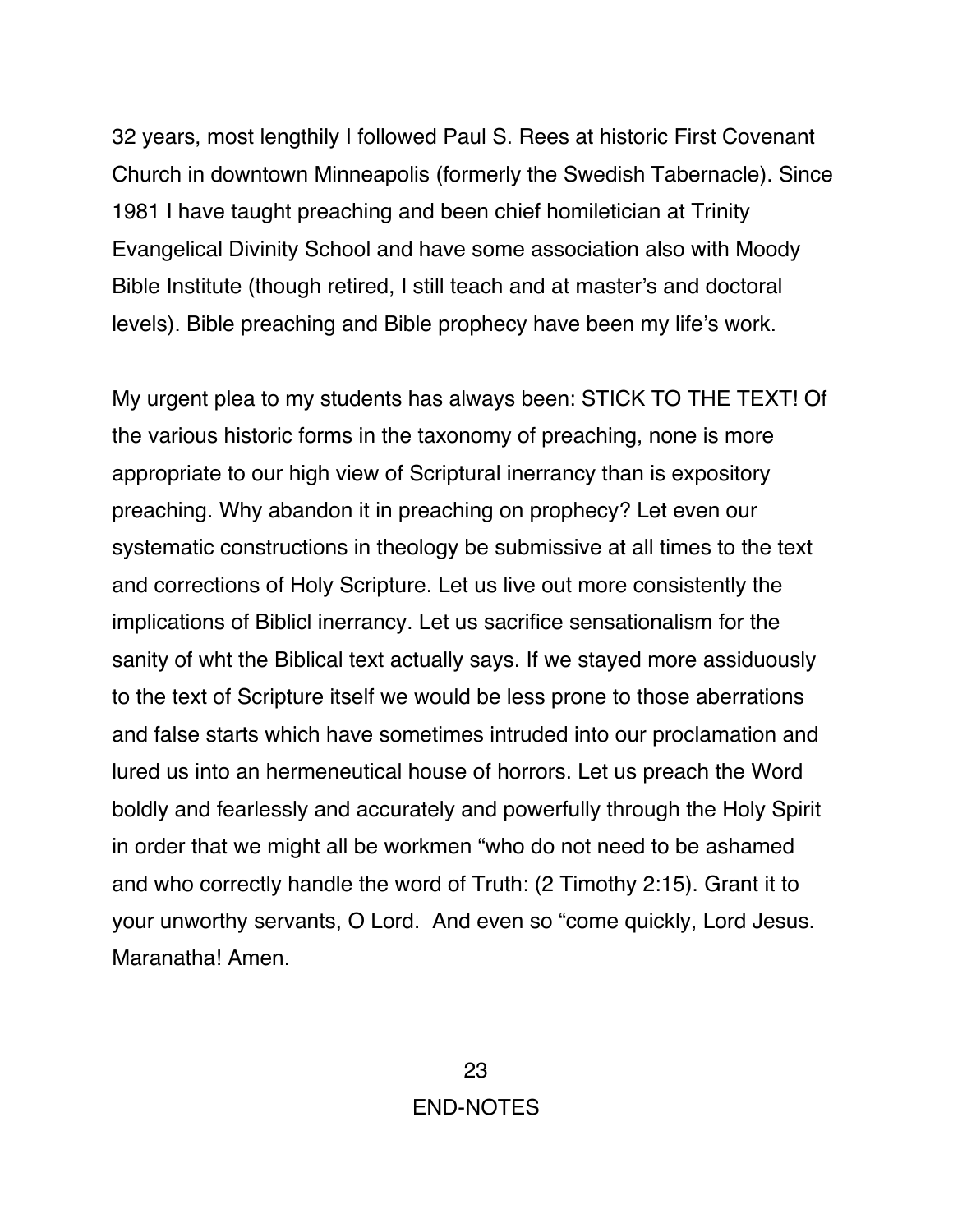- 1.David L. Larsen, The Company of Hope: A History of Bible Prophecy in the Church (Bloomington, IN: Authorhouse, 2004) 459
- 2.ibid. 75
- 3.John Weldon, Decoding the Bible Code: Can We Trust the Message? (Eugene,Or: Harvest House, 1998). Among the best studies on this.
- 4.S. Franklin Logsden, Is the United States in Prophecy? (Grand Rapids: Zondervan, 1968). A most bizarre thesis - Babylon=USA. Charles Hunter, the charismatic healer, insisted that "the beast" in Rev.13 is USA. Those in Pentecostalism espousing "Dominion Theology" are often called "positive confession" charismatics and include Pat Robertson. cf Robertson's The New Millenium (Dallas: Word Publishing, 1990).
- 5.In his very well-done series on the parables of Matthew 13, Mark Bailey in Bibliotheca Sacra, 1998-99, views the mustard seed and the leaven as positive and the treasure in the field and the pearl as showing how we must abandon all for the kingdom, rather than Israel/Church. Pentecost would seem to agree with the former but not the latter. I would hold with Walvoord and Toussaint here.
- 6.E. Schuyler English, Re-Thinking the Rapture (Travelers Rest, SC: Southern Bible Book House, 1954).
- 7. Zane C. Hodges, "The First Horseman of the Apocalypse" in Bib Sac, October, 1962, 324ff; Daniel K.K. Wong, "The First Horseman of Revelation 6" in *Bib Sac*, 153: April-June, 1996, 212ff
- 8.G. Campbell Morgan, God's Methods with Man (New York: Revell,1898; cf ed.Jill Morgan, This Was His Faith: The Expository Letters of G. Campbell Morgan (London: Pickering and Inglis, n.d.) p249ff, 269ff.
- 9.William M. Alnor, Soothsayers of the Second Coming (Old Tappan,NJ: Revell, 1989). A veritable compendium of quakery. I have drawn from it.
- 10.Texe Marrs, Flashpoint, Vol. 96-4 and other such undated sources which I have on file. The five major prophecies made by Karl Marx have also proven false-cf "What is Left of Socialism," Lezek Kolakowski, in First Things, October, 2002, 42ff. We must beware of "the wolf,wolf syn drome--Larry Burkett had been promising "the economic earthquake" since 1991 and the Dow has risen 200%. His advice for Y2K to keep \$10,000 hidden in the house and move from 401 (K) to money-market funds has proven disastrous for anyone who followed him.
- 11.The Prophecy Club article "Will Russia Attack America?" was in USA Today, October 7, 1998 and on the inside cover of Insight on the News, May 4, 1998. David Wilkerson has consistently mis-prophesied that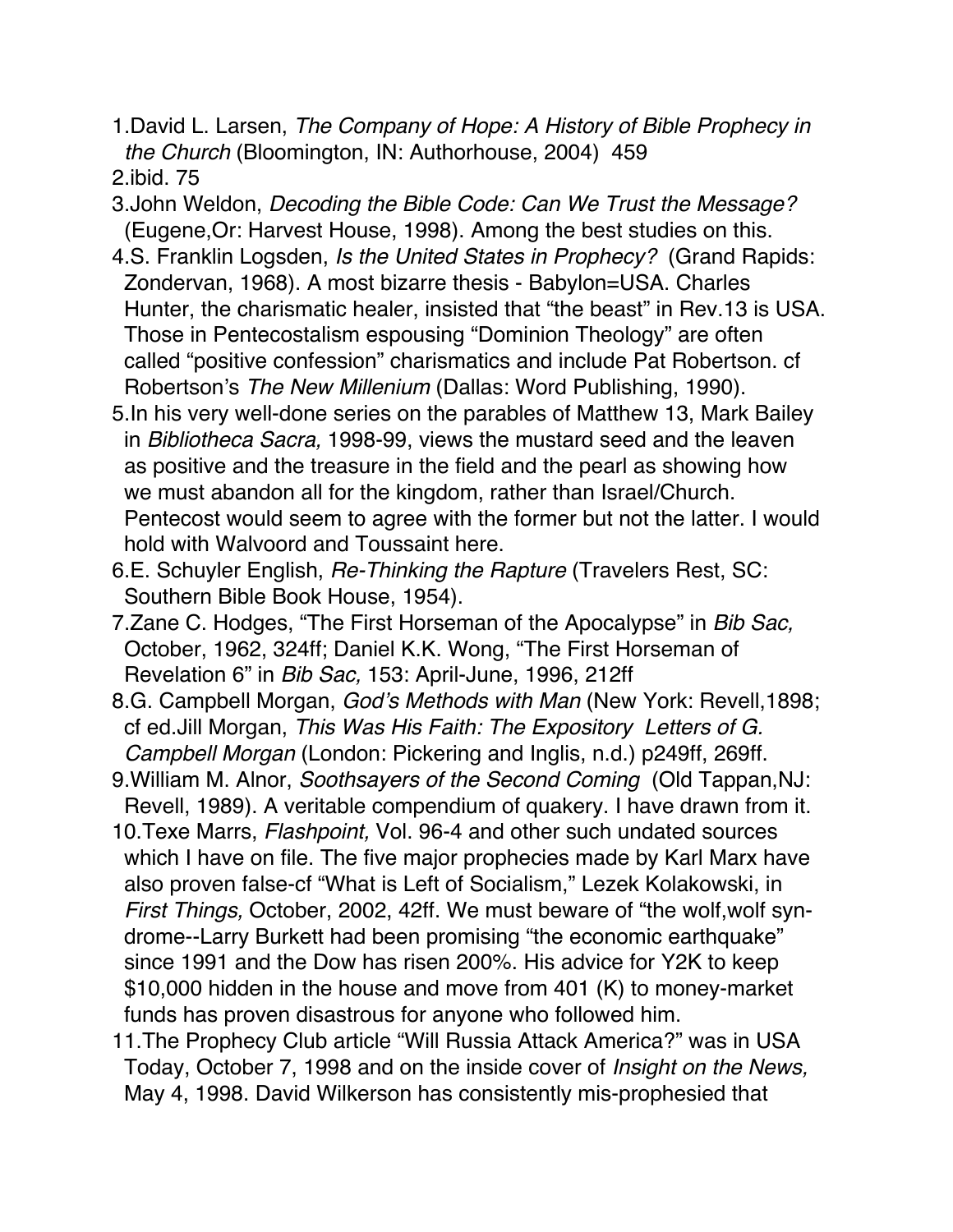Russia would attack the US with nuclear weapons, that marijuana would be legalized, that the RC Church would oust charismatics, etc. etc.

- 12.Hal Lindsey and C.C. Carlson, Late Great Planet Earth (Grand Rapids: Zondervan, 1970) 54.
- 13.J.A.Seiss, The Apocalypse (Grand Rapids: Zondervan, rep.1964) 278f 24
- 14. David Allen Lewis, Prophecy 2000 (Green Forest, AR: New Leaf Press, 1990).
- 15.David L. Larsen, "Replacement Theology: The Heresy of Supersessionism: in The Discerner: A Non-Denominational Quarterly Exposing Unbiblical Teaching and Movements, Jan.-Mar.,2005, 25.3
- 16. David L. Larsen, The Company of Hope, op. cit. 443
- 17.Arthur W. Pink, Gleanings in Genesis (Chicago: Moody Press, 1922) 139ff. So iconclastic and idiosyncratic did Pink and his wife become that they did not attend any church in their last years in Scotland.
- 18.M.R.DeHaan, Daniel the Prophet (Grand Rapids: Zondervan, 1947) 81ff, 188ff
- 19. Paul Lee Tanner, The Interpretation of Prophecy (Winona Lake, IN: BMH Books, 1974). A superb discussion of the subject. Also very helpful is Elliott E. Johnson, Expository Hermeneutics: An Introduction (Grand Rapids: Zondervan, 1990) 159ff, 251ff (Israel and the Church).
- 20.John H. Sailhamer, "The Canonical Approach to the OT: Its Effect on Understanding Prophecy," in JETS, 30/3, September, 1987, 307-315 One of the problems with such an esoteric hermeneutic is that takes the Bible out of the hands of laypersons requiring almost a PhD to interpret
- it. This violates our understanding of the perspecuity of Holy Scripture.
- 21. David L. Larsen, The Company of Hope, op. cit. 252
- 22.ibid. 504
- 23.ibid. 480
- 24.George Otis, Jr., The Last of the Giants: Lifting the Veil on Islam and the End Times (Tarrytown, NY: Chosen Books/Revell, 1991)
- 25.John Hagee, Beginning of the End, Final Dawn Over Jerusalem, Day of Deception (Nashville: Thomas Nelson, 2000). Hagee holds that Israel will force the removal of the Dome of the Rock and the Mosque on the Temple Mount. Many of us see another scenario (as do many of the Rabbis today).
- 26.Jack Van Deventer, "Dispensational Origins of Modern Premillennialism" in Agenda, 7.3, 31